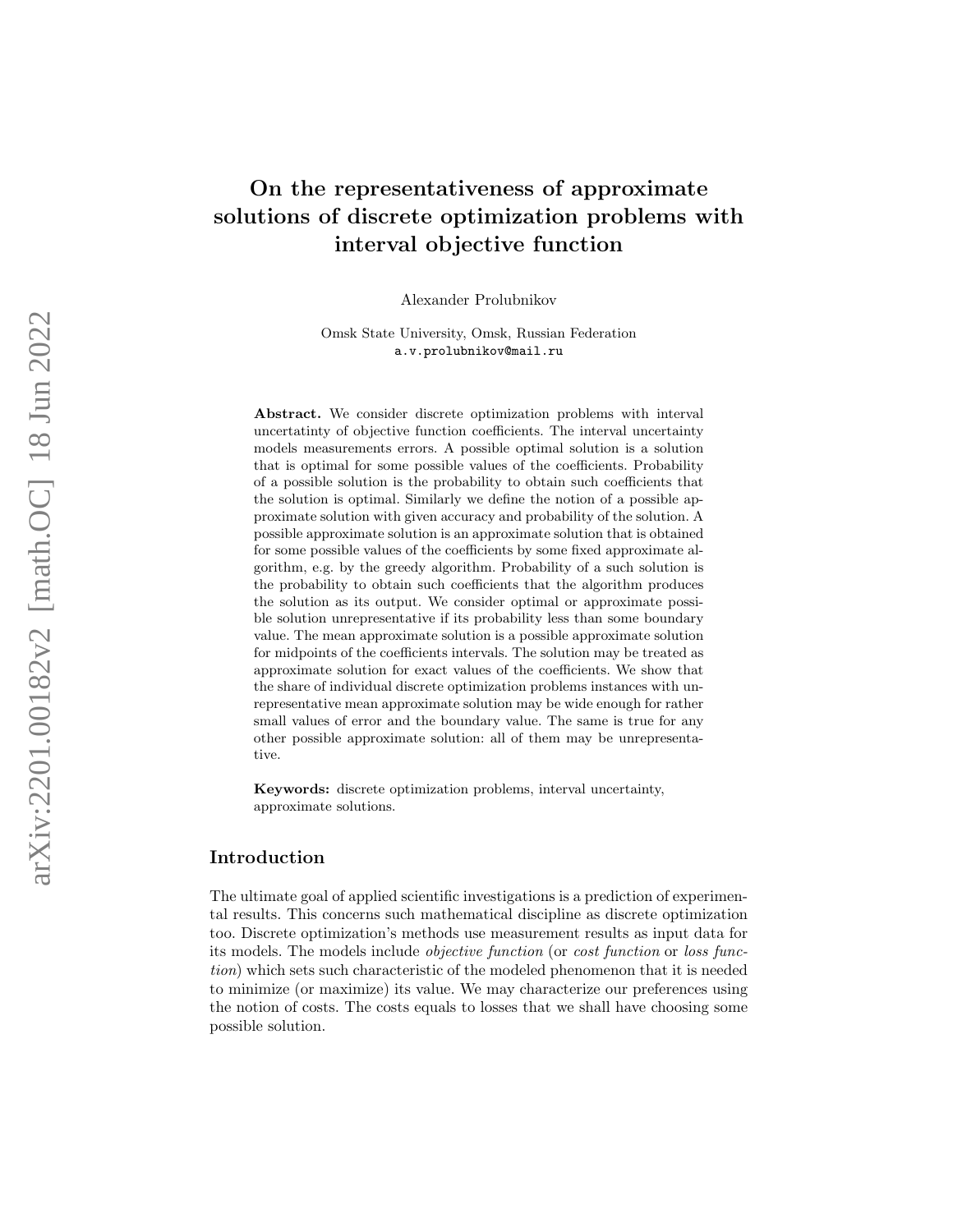In the most general form, we may formulate discrete optimization problem that we consider (we shall call it as DO-problem further) in the following form.

**DO-problem (I).** Let  $E = \{e_1, ..., e_n\}$ .  $c(e) > 0$  is a cost of  $e \in E$ ,  $c_i = c(e_i)$ . A binary vector  $x = (x_1, \ldots, x_n)$  defines the set  $E_x \subset E$ :  $x_i = 1$ , if  $e_i \in E_x$ , and  $x_i = 0$ , if  $e_i \in E \setminus E_x$ . The set  $\mathcal D$  of feasible solutions is given. We need to find  $\check{x} \!\in\! \mathcal{D}$  such that

$$
f(\check{x}, c) = \min_{x \in \mathcal{D}} f(x, c),
$$

where

<span id="page-1-0"></span>
$$
f(x, c) = \sum_{e \in E_x} c(e) = \sum_{i=1}^n c_i x_i.
$$
 (1)

A lot of DO-problems on graphs and hypergraphs may be formulated as problems of the form  $(I)$ . Namely, the set E may be considered as the set of edges of the graph  $G=\langle V, E \rangle$ , while the set D may be considered as a set of some subgraphs of G. We may consider the set of binary vectors associated with subgraphs of specified form as the set of feasible solutions  $D$ . E.g., it may be the set of paths which connects some two graph vertices or the set of its spanning trees or the set of its Hamiltonian cycles, matchings in graphs, cuts and so on. Not only problems on graphs (hypergraphs) may be formulated as DO-problems of the form (I). For example, the knapsack problem may be formulated this way too.

Various applied problems may be stated in a such way. But since, generally, exact measurements of DO-problems' parameters quite often is impossible, we have uncertain but not exact values of them. Also, absence of information or its variability with time may be the cause of the uncertainty. It is a frequent situation that the only reliable information that we have on parameters is intervals of its possible values. Additionally, we suppose the uniform distribution on the intervals as the most uninformative probability distribution.

A scenario is a vector of values from given intervals of possible coefficients of a cost function [\(1\)](#page-1-0). A possible optimal solution of a DO-problem with interval cost function (we shall call it IDO-problems, i.e. interval DO-problem) is a feasible solution which is optimal for some scenario. Similarly, a *possible approximate* solution with accuracy  $\alpha$  of an IDO-problem is a such  $\tilde{x} \in \mathcal{D}$  that, for some scenario c, it holds that  $f(\tilde{x}, c) \leq \alpha f(\tilde{x}, c)$  for some fixed  $\alpha > 0$ . Fixing the value of  $\alpha$ , we shall call it *possible approximate solution* for short.

We call the *mean approximate solution* the possible approximate solution that we obtain for scenario with components which are midpoints of coefficients' intervals. Let us denote it as  $\tilde{x}_{\mu}$ .

Considering the interval to which multiple measurements of some parameter are belong, it is often the case when reseachers use the midpoint of it to estimate the value of the parameter and use it as its actual value for computations. As a result of implementation of a such approach we obtain the only one possible solution of the problem with uncertain parameter. For example, having DOproblem with uncertain cost function coefficients, we may obtain only the mean optimal solution or the mean approximate solution and we may treat it as a valid

II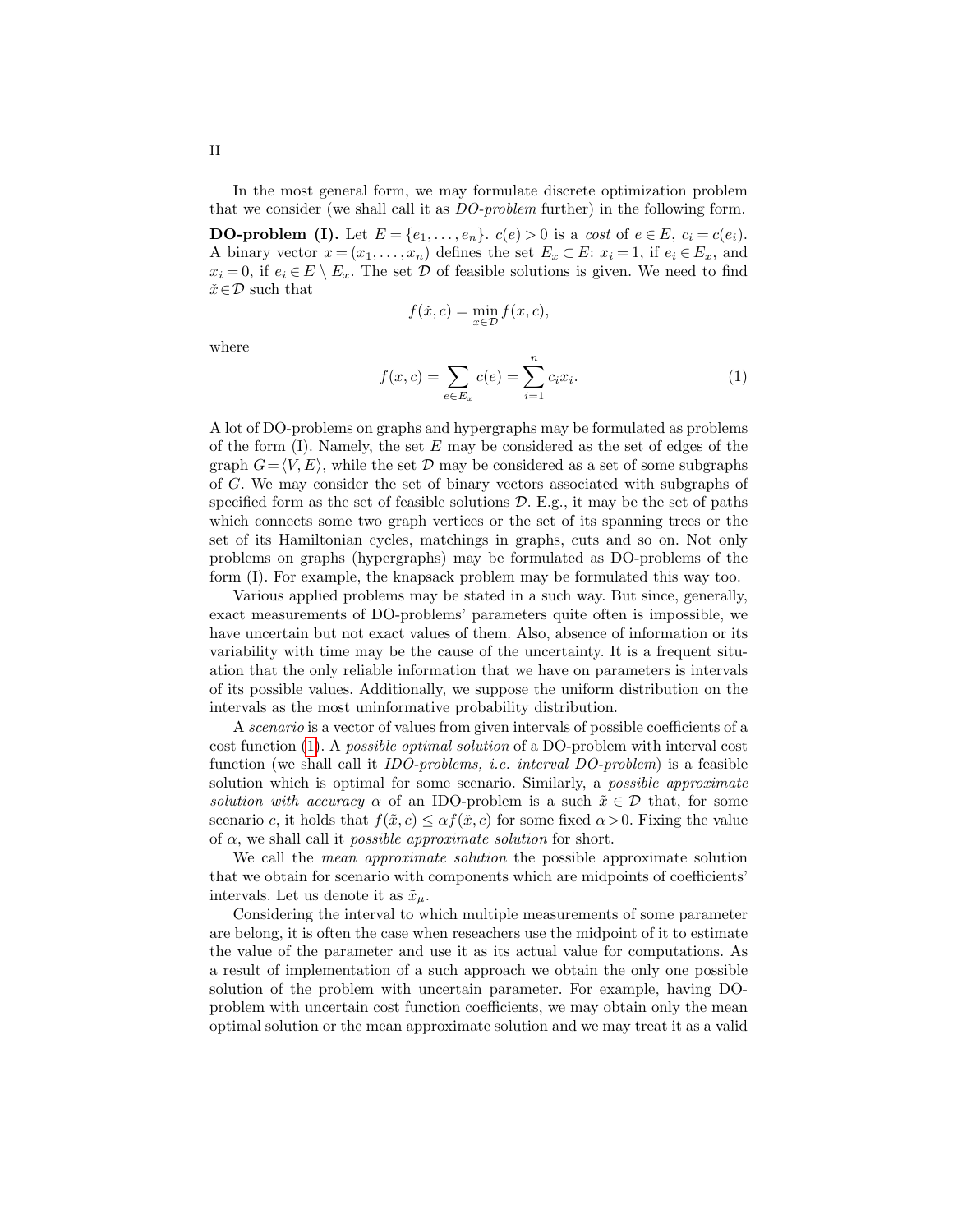solution for the problem. Further we show that this approach is not justified quite frequently.

Suppose we use some approximate algorithm to solve some DO-problem, e.g. the greedy algorithm. Probability of a possible approximate solution  $\tilde{x}$  is equal to probability of obtaining such a scenario that we obtain  $\tilde{x}$  as a result of the algorithm operating for the scenario. For the case when probability of a possible (optimal or approximate) solution less than some given boundary value, we call the solution as unrepresentative. We use probability of a possible solution as a measure of its representativeness. The solution is representative otherwise. We call this boundary value as *boundary of representativeness* and denote it as b.

Generally, considering NP-hard DO-problems, we may have such instances of the the problems that we cannot find optimal solution for reasonable time even though these are instances with not more than hundreds variables. So we use approximate algorithms with guaranteed accuracy which operates in polynomial time. Greedy algorithms are examples of such algorithms.

When an instance of a DO-problem turns into an instance of an IDO-problem under assumption of parameters uncertainty, we must answer to the following questions about the situation we have.

a). How many possible (optimal or approximate) solutions this instance have? b). How much values of costs differ for these solutions?

There were used different ways to answer these questions ever since DO-problems with exact parameters has been studied. The notion of stability of a solution have been used usually to address it. An optimal solution called *stable* if it remains to be optimal while the values of costs are varied within some predefined intervals. We present the concept of representativeness of a solution that is close to the concept of stability by its meaning. The approach we propose gives answers to the questions above. Having a possible solution of the instance, e.g. the mean solution, we may define how likely is it that we shall obtain this solution for arbitrary values of uncertain parameters.

A possible approximate solution may be stable for a scenario  $c$ , i.e. there exists such  $\delta > 0$  that there are no another possible approximate solutions in  $\delta$ neighbourhood of  $c = (c_1, \ldots, c_n)$  in  $\mathbb{R}^n$ , but it may be unrepresentative for some boundary of representativeness  $b$  and for some  $\delta$ . Further we consider such an example of a DO-problem with a stable but unrepresentative mean approximate solution. Having interval coefficients we may have such sets of possible approximate solution that no one of them, including the mean approximate solution, will not be representative. This means that there will not be any solution that has some predefined accuracy with probability more than b.

Thus we consider any possible (optimal or approximate) solution as an representative of the whole set of all possible (optimal or approximate) solutions. If we model repeating situations using some probabilty distribution on intervals of possible costs, then the solution is more representative if we obtain it more often using some exact or approximate algorithm. If we need to take a decision only at once, then one of the two solutions is more representative than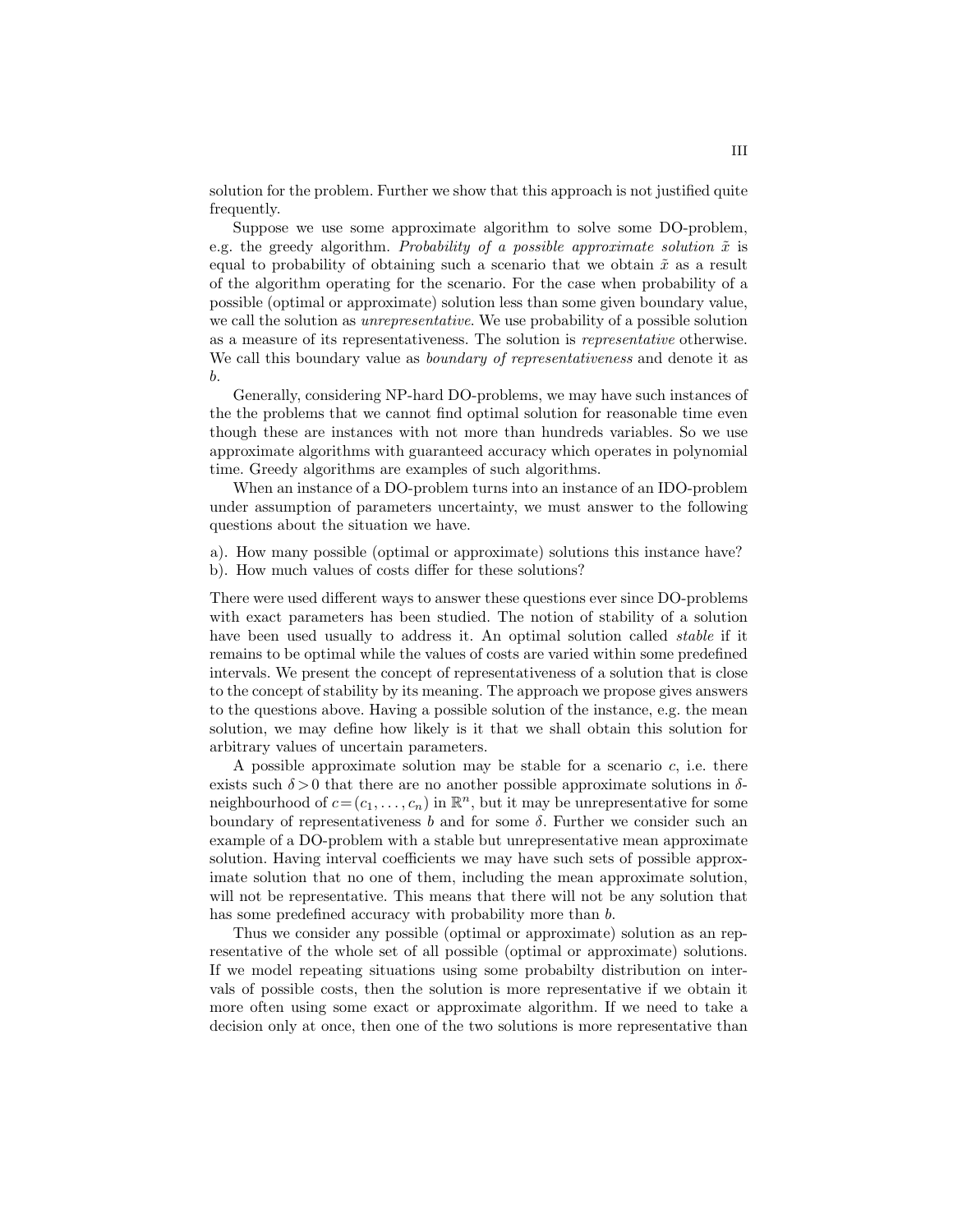another if probability of its obtaining is greater than probability of obtaining another solution, i.e. the possible solution (whether optimal or approximate) is more representative than another if such scenario that the solution be optimal or α-approximate for some α is more probable.

Besides, using the notion of representativeness we attain some shortness of formulations. So, for example, if some value of b is given, then we may briefly characterize the solution as unrepresentative instead of writing that "probability of the solution is less than  $b$ ". Also, instead of using the words "the share of instances for which the probability of the mean solution less than some boundary value  $b$ " we shall write "the share of instances with unrepresentative mean solutions."

We show that all of the possible approximate solutions, including the mean approximate solutions of DO-problems, may be unrepresentative even for relatively small values of error rate measurements of costs and for rather small boundaries of representativeness. The situation that there is no any representative possible approximate solutions occurs more often as dimentionality of the problem grows. So, in these situations, the set of all possible solutions (optimal or approximate), probabilities of the solutions, intervals of the solutions costs, probability distribution on the whole set of possible solutions costs — these are the factors that we may take into account trying to predict and minimize costs if we need to take a solution in the situation of interval uncertainty.

### 1 Discrete optimization problems with interval costs

#### 1.1 Interval uncertainty representation

We use bold fonts to represent interval values:

$$
\mathbf{a} = [\mathbf{a}, \overline{\mathbf{a}}] = \{a \in \mathbb{R} \mid \mathbf{a} \le a \le \overline{\mathbf{a}}\},\
$$

where  $\boldsymbol{a}$  is the lower bound of the interval and  $\boldsymbol{\bar{a}}$  is its upper bound,  $\boldsymbol{a} \leq \boldsymbol{\bar{a}}$ . IR denotes the set of all such intervals on R. IR<sub>+</sub> = { $a \in \mathbb{IR} \mid a > 0$  }.

For  $a, b \in \mathbb{IR}$ ,

$$
a+b=[\underline{a}+\underline{b},\overline{a}+\overline{b}].
$$

For  $a \in \mathbb{IR}, \, \alpha \in \mathbb{R}_+,$ 

$$
\alpha \mathbf{a} = [\alpha \underline{\mathbf{a}}, \alpha \overline{\mathbf{a}}].
$$

An interval vector  $\boldsymbol{a}$  is defined:

$$
\boldsymbol{a} = (\boldsymbol{a}_1, \ldots, \boldsymbol{a}_n) = ([\underline{\boldsymbol{a}}_1, \overline{\boldsymbol{a}}_1], \ldots, [\underline{\boldsymbol{a}}_n, \overline{\boldsymbol{a}}_n]).
$$

 $\mathbb{IR}^n$  denotes the set of *n*-dimensional interval vectors with components from  $\mathbb{IR}$ . We consider scenarios from  $\mathbb{IR}^n_+$ .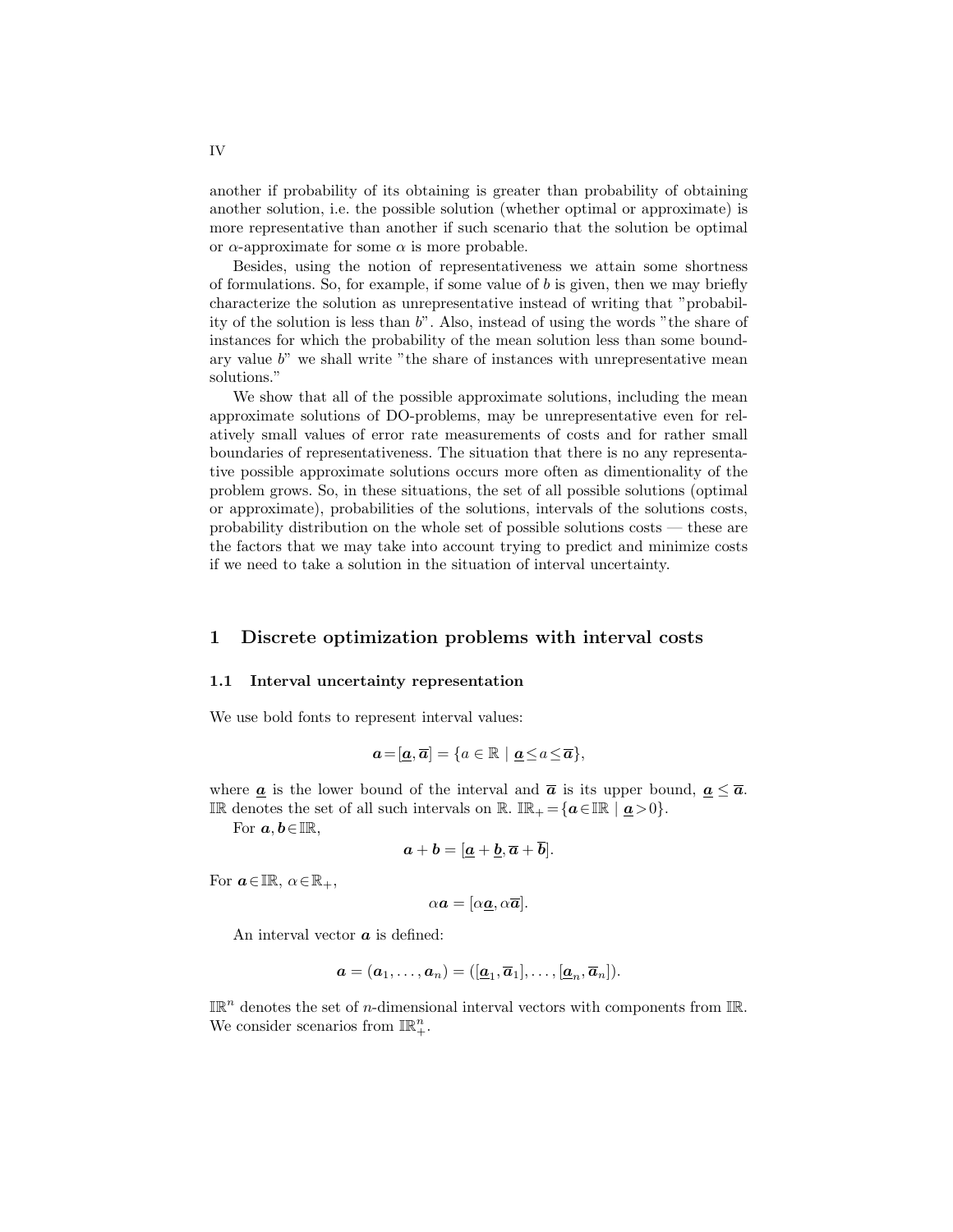For DO-problems with interval costs, we replace the cost function of the form [\(1\)](#page-1-0) with the interval cost function of the form

<span id="page-4-0"></span>
$$
\boldsymbol{f}(x,\boldsymbol{c}) = \sum_{e \in E_x} \boldsymbol{c}(e) = \sum_{i=1}^n c_i x_i,\tag{2}
$$

where  $c_i = c(e_i) \in \mathbb{IR}_+$  are intervals of possible cost values,  $e_i \in E$ . We use in [\(2\)](#page-4-0) the operations of addition and multiplication that we have defined.

 $f(x, c)$  is the interval of possible costs for solution  $x \in \mathcal{D}$ . Since [\(2\)](#page-4-0) contains only the first powers of every variable and it contains them only at once, it follows from the main theorem of interval arithmetic [\[1\]](#page-13-0) that

$$
\boldsymbol{f}(x,\boldsymbol{c}) = \{f(x,c) \mid c \in \boldsymbol{c}\} = [f(x,\underline{\boldsymbol{c}}), f(x,\overline{\boldsymbol{c}})].
$$

Note that interval  $f(x, c)$  contains all of the possible costs of x for all possible scenarios  $c \in \mathbf{c}$ . But, in practical applications, we need to know the subinterval of  $f(x, c)$  that contains costs of x for such scenarios that x is optimal or  $\alpha$ -approximate since else we may (should) choose another possible (optimal or approximate) solution instead of x.

# 2 The interval greedy algorithm for the set cover problem with interval costs

Greedy algorithms utilize a rather common approach to obtain approximate solutions of DO-problems of the form (I). Performing iterations of a greedy algorithm, we form the set  $Gr \subset E$ . We obtain the solution x by choosing elements  $e \in E$  one by one and putting them into Gr considering their costs  $c(e)$  and other parameters of the instance. We implement this using some selection function to minimize the overall cost of the solution that we obtain adding element  $e \in E$ into Gr. The algorithm stops operating when we obtain such Gr that  $Gr = E_x$ for some  $x \in \mathcal{D}$ . Let us call the solution that is obtained by the greedy algorithm for some scenario as a greedy solution.

If the set  $\mathcal D$  is a matroid, then the greedy algorithm gives an optimal solution [\[2\]](#page-14-0). It has been proven that greedy algorithms are asymptotically best polynomial algorithms for some DO-problems  $(3,4]$  $(3,4]$  et al.).

We shall consider the set cover problem (SCP) as an example of a DO-problem (I). There are given a set  $\mathcal{U} = \{1, \ldots, m\}$  and such a collection S of its subsets  $S = \{S_1, \ldots, S_n\}, S_i \subseteq \mathcal{U}$ , that

$$
\bigcup_{i=1}^n S_i = \mathcal{U}.
$$

We call a collection of sets  $S' = \{S_{i_1}, \ldots, S_{i_k}\}, S_{i_j} \in S$ , a cover of U if

$$
\bigcup_{j=1}^k S_{i_j} = \mathcal{U}.
$$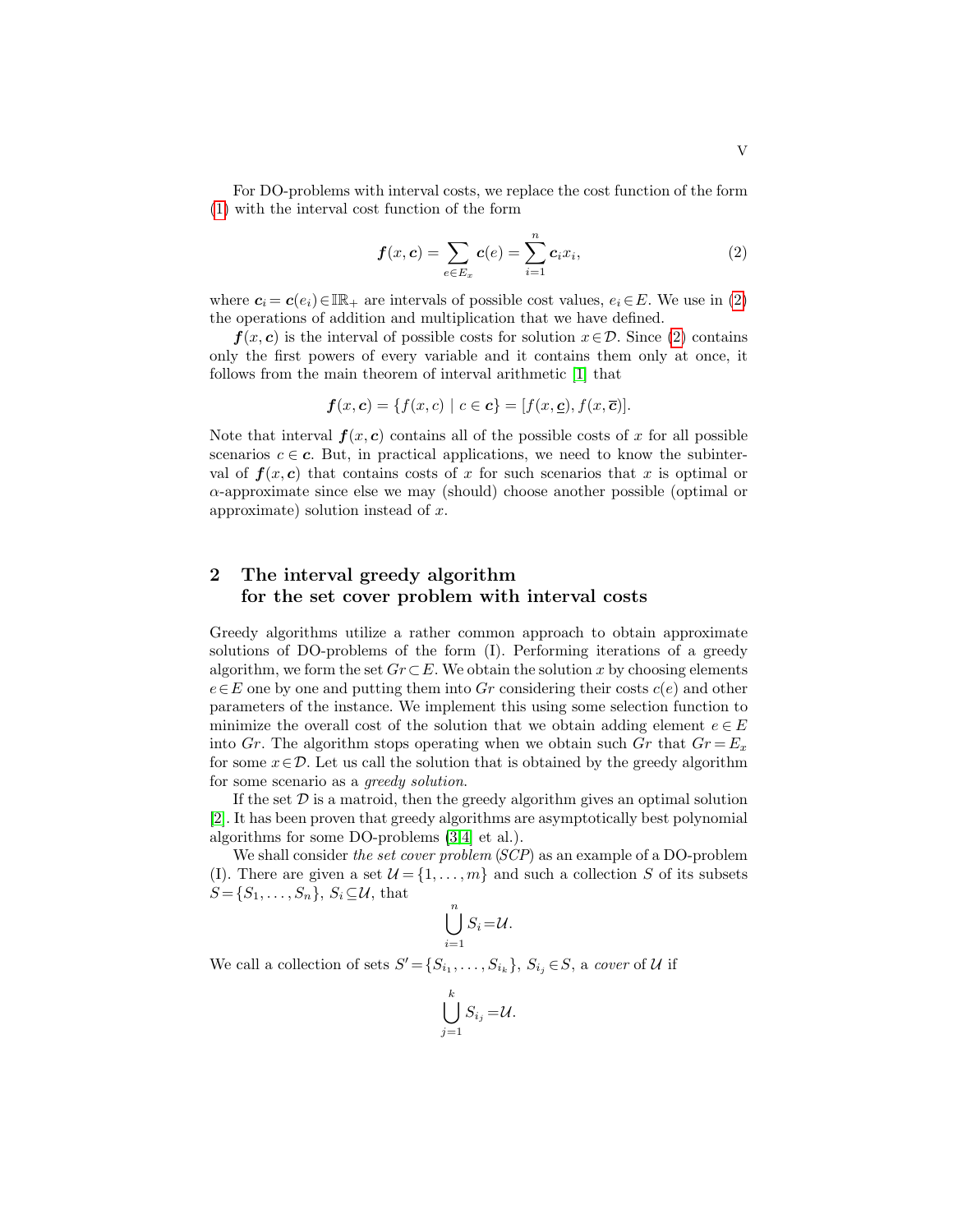VI

There are given costs  $c_i = c(S_i)$ ,  $c_i > 0$  for  $S_i \in S$ , i.e. the vector  $c \in \mathbb{R}^n_+$  of costs is given. Cost  $c(S')$  of a collection of sets  $S' = \{S_{i_1}, \ldots, S_{i_k}\}\$ is equal to the sum of costs of its elements:

$$
c(S') = \sum_{j=1}^{k} c(S_{i_j}).
$$

We need to find an *optimal cover* that is the cover with minimum cost.

Formulating SCP as a DO-problem of the form  $(I)$ , we associate the set E with the collection S of subsets from U. For the problem, a binary vector  $x \in \mathcal{D}$ of dimensionality n defines a cover of  $\mathcal{U}$ : if  $x_i = 1$ , then  $S_i$  belongs to the cover,  $x_i = 0$  otherwise.

Let us denote the cost of the solution  $x \in \mathcal{D}$  as  $c(x)$ . For the case of interval costs, we define the interval of possible costs  $c(x)$  of the solution  $x \in \mathcal{D}$ , i.e.  $c(x)$ contains all of the costs of  $x$  for all of the possible scenarios for which  $x$  is a greedy solution. Note that for non-interval costs, we have

$$
c(x) = \sum_{\{i \mid x_i = 1\}} c(S_i).
$$

While for the case of interval costs, generally we have

$$
\boldsymbol{c}(x) \neq \sum_{\{i \mid x_i = 1\}} \boldsymbol{c}(S_i),
$$

since the interval  $\boldsymbol{c}(x)$  often may be refined from the value  $\sum_{\{i|x_i=1\}} \boldsymbol{c}(S_i)$  and we may have strict inclusion

$$
\boldsymbol{c}(x) \subset \sum_{\{i \mid x_i = 1\}} \boldsymbol{c}(S_i).
$$

Let us denote an optimal cover by  $Opt$  and let  $Cvr$  denote the cover produced by some algorithm Alg. Let

$$
\rho(\text{Alg}) = \frac{c(Cvr)}{c(Opt)}.
$$

SCP with real-valued costs is NP-hard [\[5\]](#page-14-3). In [\[6\]](#page-14-4), it have been shown that

$$
\rho(\text{Alg}) > (1 - o(1)) \ln m
$$

for any polynomial time approximate algorithm Alg for SCP whenever  $P \neq$ NP. The results concerned with computational complexity of approximation for unweighted case of the problem  $(3,7]$  $(3,7]$  et al.), i.e. when  $c_i = 1$ ,  $i = \overline{1,n}$ , are hold true for weighted case of SCP too.

Computational complexity of the greedy algorithm for SCP is of order  $O(m^2n)$ . Let us denote the cover produced by the greedy algorithm GrAlg as  $Gr$ . The following logarithmical estimation of  $\rho(\mathbb{G}r)$  holds for the algorithm [\[8\]](#page-14-6):

$$
\rho(\text{GrAlg}) = \frac{c(Gr)}{c(Opt)} \le H(m) \le \ln m + 1,
$$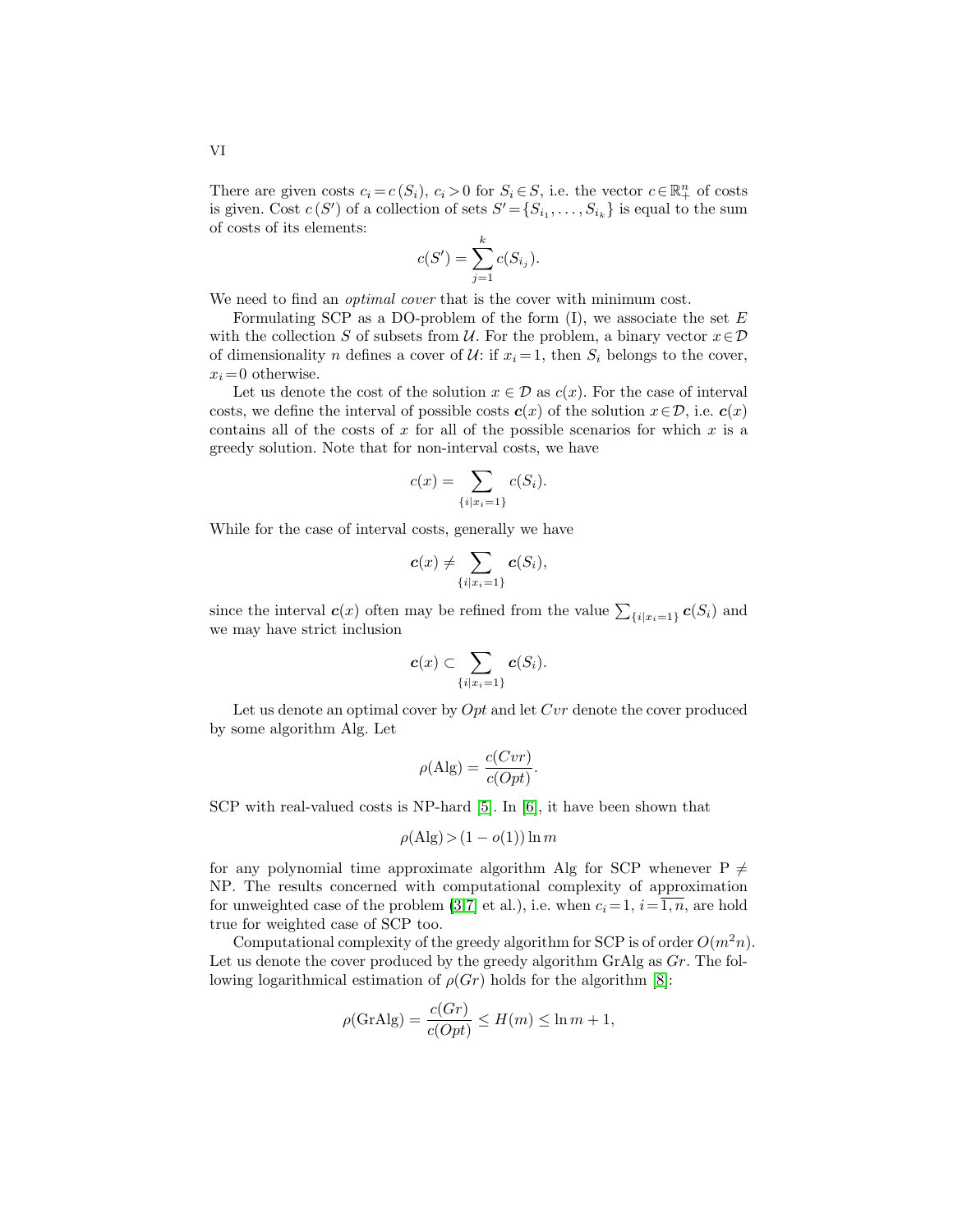where  $H(m) = \sum_{k=1}^{m} 1/k$ . Further we shall consider greedy solutions as possible approximate solutions of SCP with interval costs.

For the interval set cover problem (ISCP), there are given interval costs  $c_i = c(S_i)$ , i.e. an interval vector of possible scenarios  $c \in \mathbb{R}^n$  is given. As an optimal solution of an IDO-problem, we consider the united solution set of the problem that is the set  $\mathcal E$  that contains possible optimal solutions for all of the scenarios in  $c$ :

$$
\Xi = \{x \in \mathcal{D} \mid (\exists c \in \mathbf{c})(f(x, c) = \min_{y \in \mathcal{D}} f(y, c))\}.
$$

By now there is no algorithms to obtain  $\mathcal Z$  unless we not consider some type of exhaustive search on scenarios from c. Such an algorithm may be constructed only for some special cases of operating with discrete intervals.

The notion of the IDO-problem's united approximate solution set is intro-duced in [\[9\]](#page-14-7). The IDO-problem's *united approximate solution set*  $\tilde{\Xi}_{\alpha}$  is a set that contains possible  $\alpha$ -approximate solutions for all scenarios in  $c$ :

$$
\tilde{\Xi}_{\alpha} = \{ x \in \mathcal{D} \mid (\exists c \in \mathbf{c}) \left( f(x, c) \le \alpha \min_{y \in \mathcal{D}} f(y, c) \right) \}.
$$

Considering the greedy algorithm for SCP,  $\tilde{\Xi}_{\alpha}$  contains greedy solutions for all of the scenarios,  $\alpha = H(m)$ . With that in mind, further we denote the united approximate solution set simply as  $\Xi$ .

We solve ISCP using the interval greedy algorithm [\[9,](#page-14-7)[10\]](#page-14-8). The algorithm is a generalization of the greedy algorithm for the case of interval costs. It gives  $\tilde{\Xi}$ , and, performing the algorithm's iterations, we obtain exact values of intervals  $c(\tilde{x})$  of possible costs for  $\tilde{x} \in \tilde{\Xi}$ . If probability distributions on intervals of costs are additionally given, using the interval greedy algorithm we obtain the probabilities  $P(\tilde{x})$  for  $\tilde{x} \in \tilde{\Xi}$ .

The approach presented in [\[9,](#page-14-7)[10\]](#page-14-8) may be applied to other IDO-problems that we may obtain for DO-problems of the form (I). Its computational complexity depends on cardinality of the set  $\mathcal{Z}$ . The complexity is exponential for the worst case. The interval greedy algorithm is polynomial if cardinatlity of  $\tilde{\mathcal{Z}}$  for an IDO-problem of dimensionality of  $m$  is bounded by polynomial of  $m$ .

Let us consider the following instance of ISCP with  $m = 7$ ,  $n = 11$ . The collection S of subsets of  $\mathcal{U} = \{1, 2, 3, 4, 5, 6, 7\}$  contains the sets  $S_1 = \{3, 5\}, S_2 =$  $\{4, 6\}, S_3 = \{1, 3\}, S_4 = \{2, 3, 4\}, S_5 = \{1, 5, 6\}, S_6 = \{4, 5, 6\}, S_7 = \{1, 4, 6, 7\}, S_8 =$  $\{1, 3, 4, 6\}, S_9 = \{2, 4, 5, 7\}, S_{10} = \{1, 3, 6, 7\}, S_{11} = \{1, 2, 4, 6\}.$  The mean values of costs are given by vector  $c_{\mu} = (119, 117, 124, 135, 128, 130, 143, 144, 144, 142, 141)$ . Suppose that the relative error of measurements of costs is not greater than 5%. That is to say that  $\mathbf{c}_i = [c_{\mu,i} - \delta, c_{\mu,i} + \delta]$ , where  $c_{\mu,i}$  is the *i*-th component  $c_{\mu,i}$ ,  $\delta = 5$ .

Let us denote the possible approximate solutions as  $\tilde{x}^{(i)}$ ,  $i = \overline{1,k}$ ,  $k = |\tilde{\Xi}|$ . The set  $\tilde{\Xi}$  for the problem is listed below. Also we give the intervals of possible values of  $c(\tilde{x}^{(i)})$  and probabilities  $P(\tilde{x}^{(i)})$ .

1) 
$$
\tilde{x}^{(1)} = (1, 0, 0, 1, 0, 0, 1, 0, 0, 0, 0),
$$
  $\mathbf{c}(\tilde{x}^{(1)}) = [382, 410],$   $\mathbf{P}(\tilde{x}^{(1)}) = 0.1542;$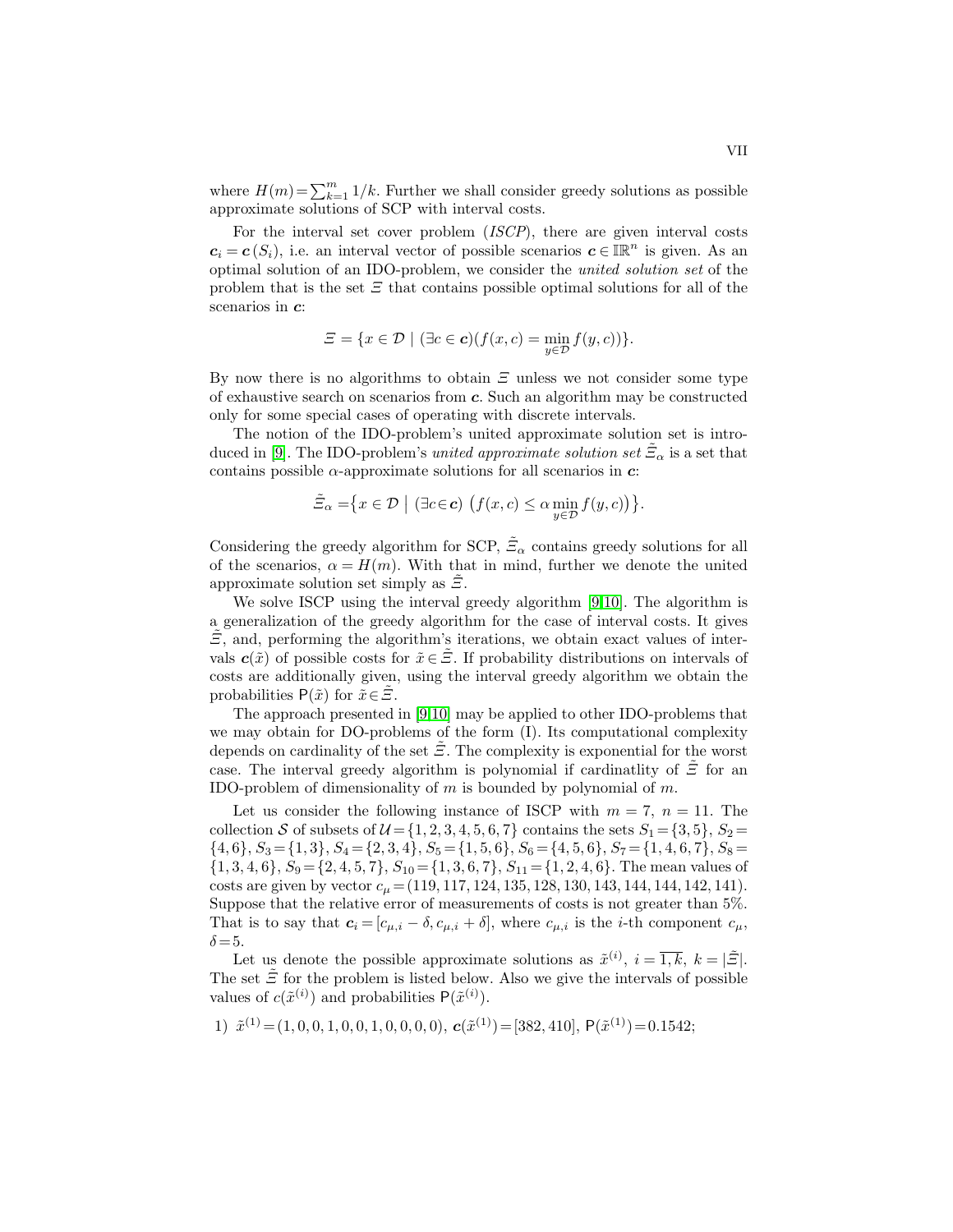```
2) \tilde{x}^{(2)} = (1, 0, 0, 0, 0, 0, 1, 0, 1, 0, 0), \mathbf{c}(\tilde{x}^{(2)}) = [391, 410], P(\tilde{x}^{(2)}) = 0.0007;3) \tilde{x}^{(3)} = (1, 0, 0, 0, 0, 0, 1, 0, 0, 0, 1), c(\tilde{x}^{(3)}) = [390, 410], P(\tilde{x}^{(3)}) = 0.1342;4) \tilde{x}^{(4)} = (0, 0, 0, 0, 0, 0, 0, 1, 1, 0, 0), \mathbf{c}(\tilde{x}^{(4)}) = [278, 295], P(\tilde{x}^{(4)}) = 0.1172;5) \tilde{x}^{(5)} = (0, 0, 0, 0, 0, 0, 0, 0, 1, 1, 0), c(\tilde{x}^{(5)}) = [278, 293], P(\tilde{x}^{(5)}) = 0.3166;6) \tilde{x}^{(6)} = (1, 0, 0, 0, 0, 0, 0, 0, 1, 0, 1), c(\tilde{x}^{(6)}) = [389, 417], P(\tilde{x}^{(6)}) = 0.0826;7) \tilde{x}^{(7)} = (1, 0, 0, 0, 0, 0, 0, 0, 0, 1, 1), \mathbf{c}(\tilde{x}^{(7)}) = [387, 417], \mathsf{P}(\tilde{x}^{(7)}) = 0.1946.
```
We obtain the mean approximate solution  $\tilde{x}_{\mu} = \tilde{x}^{(1)} = (1, 0, 0, 1, 0, 0, 1, 0, 0, 0, 0)$ for scenario  $c_{\mu}$ ,  $f(\tilde{x}_{\mu}, c_{\mu}) = 397$ . The possible approximate solution  $\tilde{x}_{\mu}$  is only one of the seven possible approximate solutions. Its probability equals to 0.1542 while the most probable approximate solution is  $\tilde{x}^{(5)}$  with probability of 0.3166. For  $\delta = 5$ , the mean solution  $\tilde{x}_{\mu}$  is unrepresentative if  $b \ge 0.2$ .

Note that the approximate solution  $\tilde{x}_{\mu}$  is stable since the solution  $\tilde{x}_{\mu}$  is the only greedy solution in δ-neighbourhood of  $c_{\mu} \in \mathbb{R}^n$  for  $\delta \leq 0.5$ . But, as the intervals of possible  $c_i$  values grow, there will be several possible greedy solutions. And the value of their costs will differ.

# 3 The share of instances with unrepresentative mean approximate solution

#### 3.1 The sample of ISCP instances used in experiments

To show that the share of ISCP instances with unrepresentative mean approximate solution may be wide enough, we generate the samples of ISCP instances using the algorthm that we present below. Implementing the algorithm, we generate sets  $S_i \subseteq \mathcal{U}$  with random elements. We generate these sets until we obtain such a collection S that every element of  $U$  is covered at least q times by the sets from  $S$ , i.e. not less than  $q$  sets from  $S$  contain the element. The results of the experiments considered further were obtained for  $q=3$ .

Costs of sets from  $S$  are defined as follows:

$$
c_i := 100 + 10 \cdot p_i + \eta,\tag{3}
$$

where  $p_i = |S_i|$ ,  $\eta$  is an integer random value that is uniformly distributed on interval  $[-5, 5]$ . Thus, if  $S_i \in \mathcal{S}$  models some real life object then its cost  $c_i$  is defined mainly by  $p_i$ . The random value  $\eta$  models possible differencies of the objects which are close to each other by its base characteristics.

Having an instance of SCP with costs  $c = (c_1, \ldots, c_n) \in \mathbb{R}^n_+$ , we model inaccuracy of measuring of costs  $c_i$  under assumption that it belongs to the interval  $[c_i - \delta, c_i + \delta]$ , i.e. we suppose  $c_\mu = c$ . If  $\delta = 5$  then modeled relative error is not greater than 5%.

Generating the instances of ISCP this way, we obtain the sample of the population for given m and  $\delta$ . The poulation consists of the pairs of the form:

1) the set  $\mathcal{P}^{(i)}(m,\delta)$  that consists of 1000 ISCP instances generated by the algorithm;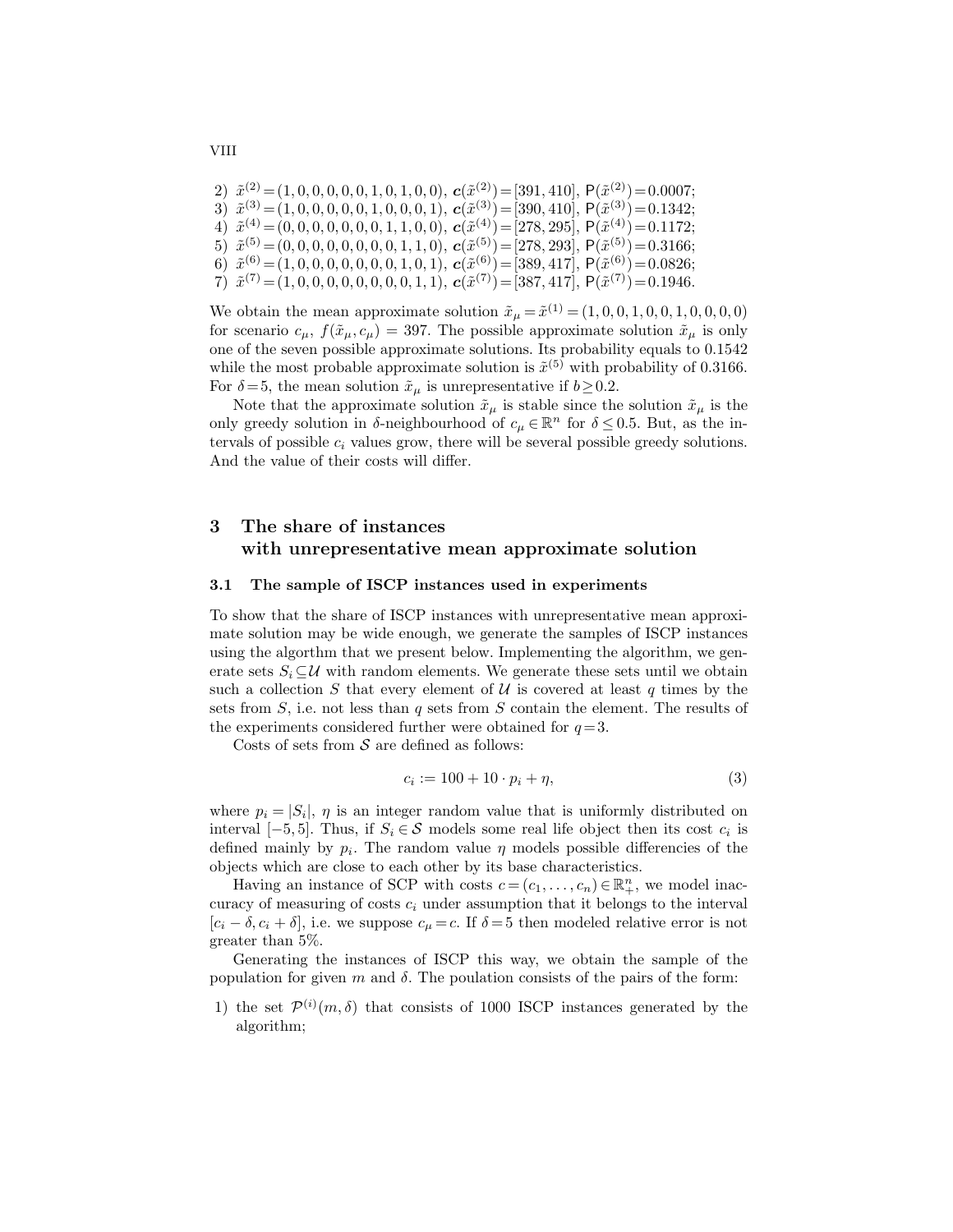2) the vector  $d^{(i)}(m,\delta)$  which is characterize the distribution of the instances accordingly to the value of probability  $P(\tilde{x}_\mu)$ :

$$
d^{(i)}(m,\delta) = (d_1^{(i)}(m,\delta), \ldots, d_{10}^{(i)}(m,\delta)),
$$

where  $d_k^{(i)}$  $\binom{n}{k}(m,\delta)$  is the share (in percent) of instances from  $\mathcal{P}^{(i)}(m,\delta)$  for which

$$
P(\tilde{x}_{\mu}) \in ((k-1)/10, k/10].
$$

Further we show the computed average values of  $d^{(i)}(m, \delta)$  for samples of the form

<span id="page-8-0"></span>
$$
\{(\mathcal{P}^{(i)}(m,\delta),d^{(i)}(m,\delta))\}_{i=1}^{100},\tag{4}
$$

 $m = 5, 10, 15, 20, \delta = \overline{1, 5}$ . The average values of  $d^{(i)}(m, \delta)$ ,  $i = \overline{1, 100}$ , and its standard deviations are presented in Tables 1–8.

# Generating ISCP instances.

**Input:**  $m, q, δ$ .

- 1.  $i := 0$ .
- 2. Do the following iterations while all elements of  $U$  are covered less than  $q$  times.
	- 2.1.  $i := i + 1$ .
	- 2.2. Generate cardinality  $p_i$  of the set  $S_i$ :  $p_i$  is a random value uniformly distributed on  $\mathcal{U} = \{1, \ldots, m\}.$ 2.3. Assuming uniform distribution on the set  $\mathcal{U}$ ,
	- randomly select  $p_i$  elements from  $\mathcal U$  to obtain  $S_i$ .
	- 2.4. Generate cost  $c_i$ :

 $c_i := 100 + 10 \cdot p_i + \eta,$ 

where  $\eta$  is an integer random value distributed uniformly on the interval [−5, 5].

2.5. Form the interval cost  $c_i$ :  $c_i := [c_i - \delta, c_i + \delta].$ 

**Output:** An ISCP instance with given  $\mathcal{U}, \mathcal{S} = \{S_1, \ldots, S_n\}$ , vector  $\mathbf{c} \in \mathbb{R}^n_+$ .

Cardinality of the set of all ISCP instances that we may obtain using the presented algorithm is substantially exceeds cardinality of the set of all SCP instances that we may generate in the curse of its implementation which grows exponentially with respect to  $m$  [\[12\]](#page-14-9). Even though we cannot say that the sample of 100 elements  $\mathcal{P}^{(i)}(m,\delta)$  is large enough for some fixed m and  $\delta$ , small dimensionalities of considered instances give us statistically stable results as it justified by the values of standard deviation of  $d^{(i)}(m, \delta)$ .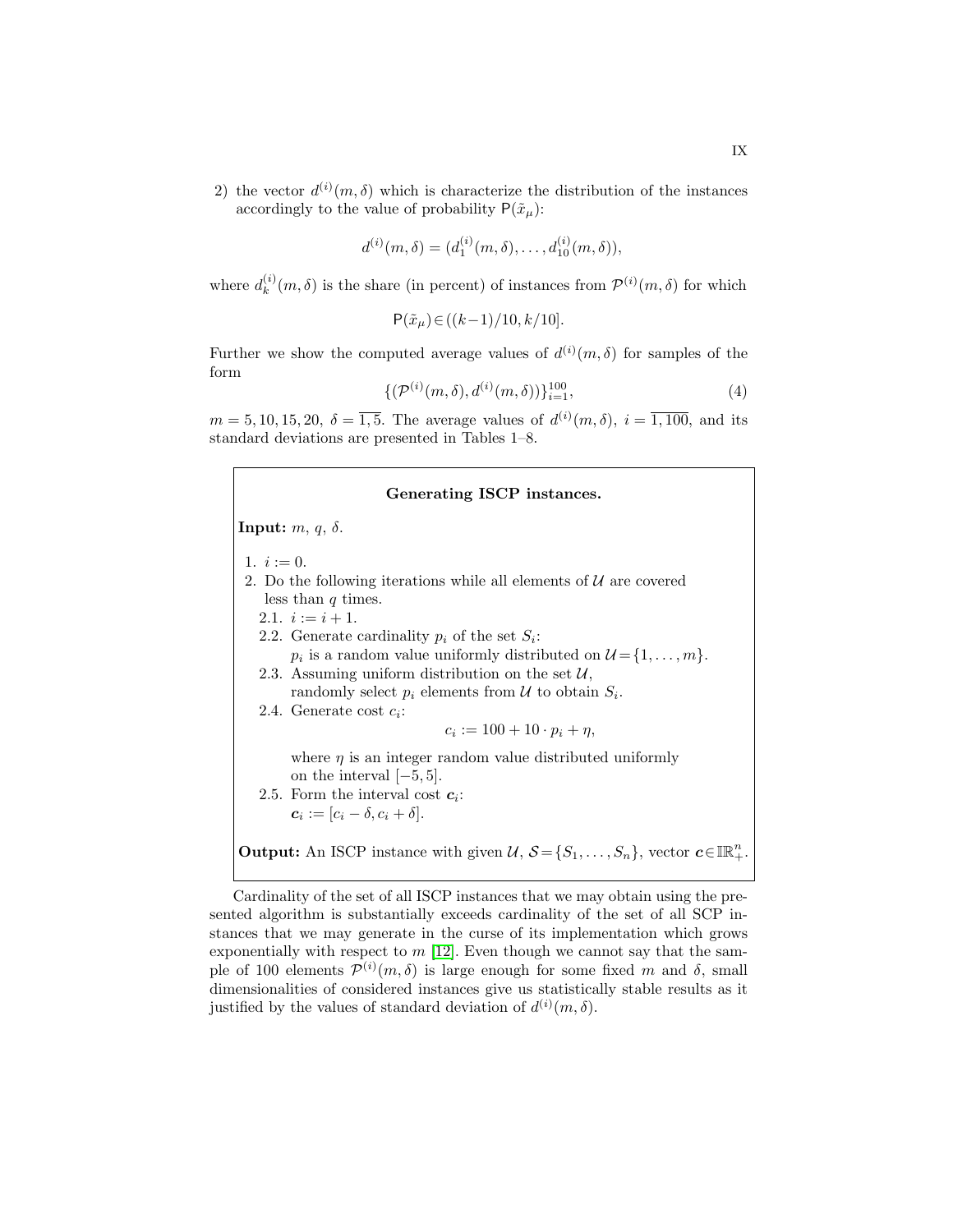#### 3.2 The computational experiments

#### The share of ISCP instances

with unrepresentative mean approximate solution. To perform the computational experiments considered below, we search for the set  $\tilde{\Xi}$  for every ISCP instance that we generate using interval greedy algorithm. The results of the computations are presented in the tables below.

The average values of the components  $d^{(i)}(m,\delta)$  for the sample [\(4\)](#page-8-0),  $\delta = \overline{1,5}$ , are presented in Tables 1, 3, 5, 7. The standard deviations from the values are presented in Tables 2, 4, 6, 8. So, for example, the value in Table 7 for  $m = 20$ ,  $\delta = 5$  and  $k = 10$  means that, in average, there are 36.63% of instances from  $\mathcal{P}^{(i)}(m,\delta), i=\overline{1,100}$ , for which  $\mathsf{P}(\tilde{x}_\mu) \in (0.9,1].$ 

**Table 1.** Average values of  $d^{(i)}(5, \delta)$ ,  $i = \overline{1, 100}$ .

|  | $\delta \backslash k   1   2   3   4   5$ |  |  |  | Q                                                                         | 10 |
|--|-------------------------------------------|--|--|--|---------------------------------------------------------------------------|----|
|  |                                           |  |  |  | $1    0   0.05   0.18   0.53   1.59   5.04   0.10   1.49   10.13   80.89$ |    |
|  |                                           |  |  |  | $\frac{2}{1000.060.3511.203.6444.043.6577.7077.39771.96}$                 |    |
|  |                                           |  |  |  | $3  0 0.13 0.65 1.98 5.27 4.57 7.70 7.13 5.32 67.26$                      |    |
|  |                                           |  |  |  | $4$   0 0.20 1.11 3.31 6.20 7.39 7.21 6.17 5.62 62.77                     |    |
|  |                                           |  |  |  | $5$   0  0.35   $1.\overline{71 4.23 7.58 9.29 7.00 5.09 4.09 60.65}$     |    |

**Table 2.** The standard deviation of  $d^{(i)}(5, \delta)$ .

| $ \delta \backslash k $     |                                                        | 3 |  | 6 |  |                                                       |
|-----------------------------|--------------------------------------------------------|---|--|---|--|-------------------------------------------------------|
|                             |                                                        |   |  |   |  | $[0.07 0.17 0.23 0.63 1.17 0.10 0.45 2.12 3.94]$      |
| $\mathcal{D}_{\mathcal{L}}$ | $(0.01 0.08 0.20 0.42 0.88 0.97 1.07 1.58 1.66 5.50)$  |   |  |   |  |                                                       |
| 3                           |                                                        |   |  |   |  | $(0.01 0.12 0.27 0.72 0.97 1.15 1.53 1.09 1.10 5.55)$ |
|                             | $[ 0.02 0.13 0.39 0.94 1.27 1.28 1.44 1.27 1.00 6.03]$ |   |  |   |  |                                                       |
|                             |                                                        |   |  |   |  | $(0.01 0.18 0.47 1.13 1.57 1.51 1.10 0.95 0.83 5.92)$ |

In particular, the results we present show that, having the boundary of representativeness  $b = 0.9$  and the relative error that is not greater than 5%, the mean approximate solution is unrepresentative for more than half of the generated ISCP instances. It also shows that the share of ISCP instances with unrepresentative mean approximate value grows as dimensionality of the instances grows. It holds for all values of  $b=k/10$ ,  $k=\overline{1,9}$ .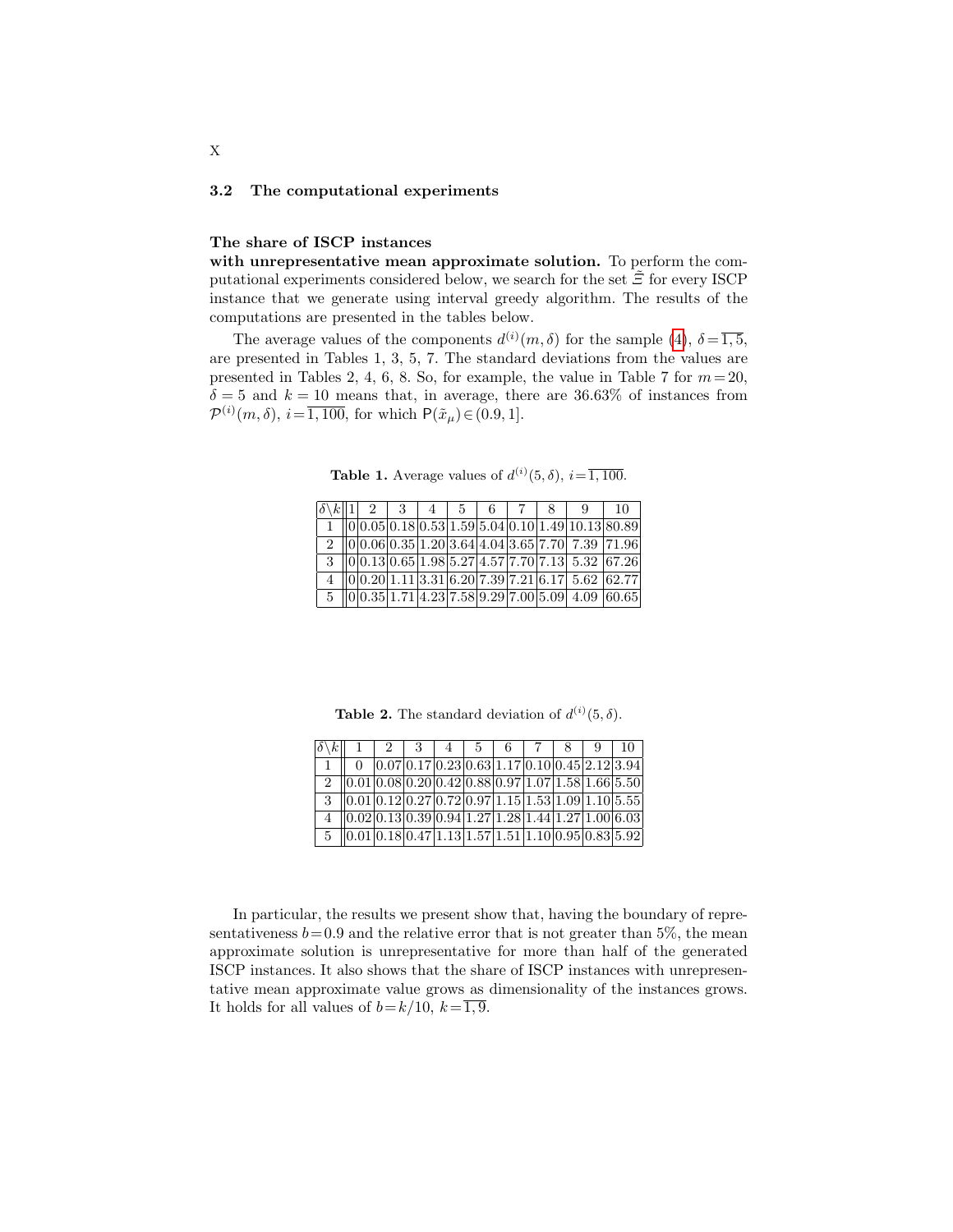**Table 3.** Average values of  $d^{(i)}(10, \delta)$ ,  $i = \overline{1, 100}$ .

| $\left \delta\right\rangle k\right $ |  |  | 1234567 |  |                                                                                                                                                     | 10 |
|--------------------------------------|--|--|---------|--|-----------------------------------------------------------------------------------------------------------------------------------------------------|----|
|                                      |  |  |         |  | $[0.05] 0.23] 0.48] 1.72] 6.08] 0.13] 1.82] 11.87] 77.61$                                                                                           |    |
| $2^{\circ}$                          |  |  |         |  | $\boxed{0}$ $\boxed{0.07}$ $\boxed{0.42}$ $\boxed{1.25}$ $\boxed{3.55}$ $\boxed{5.09}$ $\boxed{3.73}$ $\boxed{9.48}$ $\boxed{8.84}$ $\boxed{67.57}$ |    |
| $\mathbf{3}$                         |  |  |         |  | $\left  0.01 \right  0.15 \left  0.81 \right  2.31 \left  5.47 \right  5.67 \left  9.90 \right  8.82 \left  6.92 \right  59.94$                     |    |
|                                      |  |  |         |  | 4 $ 0.01 0.23 1.32 3.84 7.09 8.57 9.09 8.46 8.87 52.53$                                                                                             |    |
|                                      |  |  |         |  | $\frac{5}{10.02}$ 0.40 2.10 4.95 9.17 11.36 9.21 7.84 8.12 46.81                                                                                    |    |

**Table 4.** The standard deviation of  $d^{(i)}(10, \delta)$ .

| $\delta \backslash k$ |                                                                                                                                              | $2 \mid 3 \mid$                                 | l 5 | 6. | 8 | -9 | 10. |
|-----------------------|----------------------------------------------------------------------------------------------------------------------------------------------|-------------------------------------------------|-----|----|---|----|-----|
|                       | $(0.01 0.07 0.15 0.21 0.45 0.88 0.12 0.42 1.11 1.46)$                                                                                        |                                                 |     |    |   |    |     |
| 2                     |                                                                                                                                              | $[0.08]0.20]0.36[0.69]0.79[0.71]1.00[1.01]1.72$ |     |    |   |    |     |
|                       | $3$   0.03   0.15   0.31   0.54   0.80   0.77   0.98   0.82   0.94   1.65                                                                    |                                                 |     |    |   |    |     |
|                       | $\overline{4}$ $\vert 0.03 \vert 0.17 \vert 0.42 \vert 0.69 \vert 0.83 \vert 0.91 \vert 1.08 \vert 1.34 \vert 1.20 \vert 2.65$               |                                                 |     |    |   |    |     |
|                       | $\frac{1}{6}$ $\left  0.04 \right  0.20 \left  0.42 \right  0.79 \left  0.88 \right  1.18 \left  1.17 \right  1.07 \left  1.53 \right  3.54$ |                                                 |     |    |   |    |     |

**Table 5.** Average values of  $d^{(i)}(15, \delta)$ ,  $i = \overline{1, 100}$ .

| $ \delta \backslash k $ |  | $3-1$ | 4 <sup>1</sup> | $5 -$ |  |                                                                                                                                                                                                                                                                                                                     |  |
|-------------------------|--|-------|----------------|-------|--|---------------------------------------------------------------------------------------------------------------------------------------------------------------------------------------------------------------------------------------------------------------------------------------------------------------------|--|
|                         |  |       |                |       |  | $[0.03 0.22 0.39 1.39 5.85 0.71 1.70 11.54 78.16]$                                                                                                                                                                                                                                                                  |  |
| $-2$                    |  |       |                |       |  | $[0.05 0.35 1.08 3.07 5.46 4.06 9.28 9.45 67.19]$                                                                                                                                                                                                                                                                   |  |
| $-3$                    |  |       |                |       |  | $0$   0.10   0.60   1.88   4.83   6.10   10.31   9.42   8.47   58.29                                                                                                                                                                                                                                                |  |
|                         |  |       |                |       |  | 4 $ 0.01 0.18 1.08 3.32 6.91 8.72 9.91 9.64 10.54 49.67 $                                                                                                                                                                                                                                                           |  |
|                         |  |       |                |       |  | $\frac{1}{2}$ $\frac{1}{2}$ $\frac{1}{2}$ $\frac{1}{2}$ $\frac{1}{2}$ $\frac{1}{2}$ $\frac{1}{2}$ $\frac{1}{2}$ $\frac{1}{2}$ $\frac{1}{2}$ $\frac{1}{2}$ $\frac{1}{2}$ $\frac{1}{2}$ $\frac{1}{2}$ $\frac{1}{2}$ $\frac{1}{2}$ $\frac{1}{2}$ $\frac{1}{2}$ $\frac{1}{2}$ $\frac{1}{2}$ $\frac{1}{2}$ $\frac{1}{2}$ |  |

**Table 6.** The standard deviation of  $d^{(i)}(15, \delta)$ .

| $ \delta \backslash k $ |                                                                             | $2^{\circ}$ | 3 | $-4$ | -5 | - 6 |                                                  | 8 <sup>1</sup> | 9 |  |
|-------------------------|-----------------------------------------------------------------------------|-------------|---|------|----|-----|--------------------------------------------------|----------------|---|--|
|                         |                                                                             |             |   |      |    |     | $ 0.05 0.14 0.22 0.47 0.92 0.22 0.46 1.39 2.55 $ |                |   |  |
|                         | 2 $ 0.01 0.09 0.25 0.41 0.85 0.87 0.99 1.11 1.15 3.98 $                     |             |   |      |    |     |                                                  |                |   |  |
|                         | $3$   0.01   0.10   0.33   0.79   1.14   0.86   1.18   1.36   0.87   4.16   |             |   |      |    |     |                                                  |                |   |  |
|                         | $4   0.03 0.15 0.51 1.07 1.32 1.26 1.11 1.06 1.73 3.59 $                    |             |   |      |    |     |                                                  |                |   |  |
|                         | $5 \ (0.03 \ 0.26 \ 0.65 \ 1.20 \ 1.68 \ 1.00 \ 1.20 \ 1.19 \ 1.70 \ 4.31)$ |             |   |      |    |     |                                                  |                |   |  |

# 3.3 The representativeness of possible approximate solutions of the ISCP instances of higher dimensionalities

Let  $\mathsf{P}_\mu$  denotes the average value of probabilities  $\mathsf{P}(\tilde{x})$  over all  $\tilde{x}\in\tilde{\Xi}$  for an ISCP instance,  $P_{\text{max}}$  denotes the maximum of  $P(\tilde{x})$  over all  $\tilde{x} \in \tilde{\Xi}$ . Let  $\text{MP}_{\mu}$  denotes the average value of  $P_{\mu}$  over all generated ISCP instances for the fixed value of  $m$  and let  $MP_{\text{max}}$  denote the average value of  $P_{\text{max}}$  for them.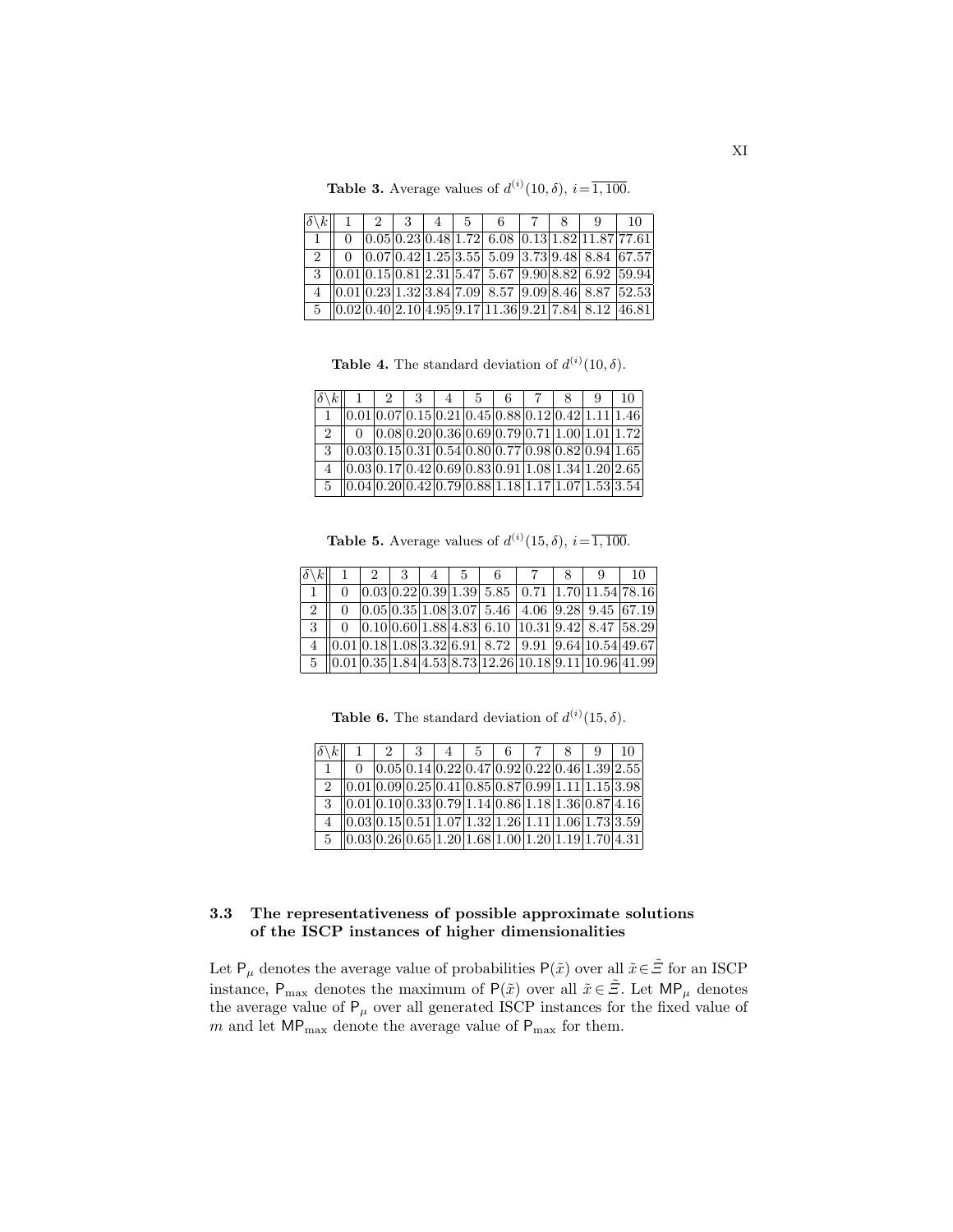| $ \delta \backslash k $ | $2 \perp$ | 3 <sup>1</sup> | 4 <sup>1</sup> | $-5$ | -6 |                                                            |  | 10 |
|-------------------------|-----------|----------------|----------------|------|----|------------------------------------------------------------|--|----|
|                         |           |                |                |      |    | $[0.01 0.10 0.29 1.01 5.35 1.42 1.89 9.92 80.00]$          |  |    |
| $+2$                    |           |                |                |      |    | $[0.04]0.19]0.79]2.43]5.69$   4.12   9.37   9.46   67.91   |  |    |
| -3                      |           |                |                |      |    | $[0.06]0.46]1.67]4.64$ 7.04 $[10.71]10.02]10.55]54.84$     |  |    |
|                         |           |                |                |      |    | $[0.11] 0.78] 2.74] 6.46] 9.48 10.87] 11.10] 12.94] 45.52$ |  |    |
| $-5$                    |           |                |                |      |    | $[0.01 0.20 1.32 3.98 8.62 12.92 11.89 11.46 12.97 36.63]$ |  |    |

**Table 7.** Average values of  $d^{(i)}(20, \delta)$ ,  $i = \overline{1, 100}$ .

**Table 8.** The standard deviation of  $d^{(i)}(20, \delta)$ .

| $\delta \backslash k$ |                                                       | $1\mid 2\mid 3\mid$                                      | $-5$ | $-6$ |  | - Q | 10 |
|-----------------------|-------------------------------------------------------|----------------------------------------------------------|------|------|--|-----|----|
|                       | $(0.01 0.03 0.11 0.22 0.40 0.91 0.37 0.37 1.72 2.58)$ |                                                          |      |      |  |     |    |
| $\mathcal{D}$         |                                                       | $[0.06 0.15 0.33 0.83 0.76 0.71 1.31 1.08 3.50]$         |      |      |  |     |    |
| 3                     |                                                       | $[0.07] 0.25] 0.57] 1.32] 0.90] 1.31] 0.98] 0.88] 3.64]$ |      |      |  |     |    |
|                       | $(0.01 0.12 0.42 0.95 1.65 1.52 1.29 1.15 1.13 5.66)$ |                                                          |      |      |  |     |    |
|                       | $(0.02 0.15 0.58 1.25 2.09 1.44 1.40 1.24 1.31 5.85)$ |                                                          |      |      |  |     |    |

In the Table 9, we present the values of  $\mathsf{MP}_\mu$  and  $\mathsf{MP}_\text{max}$  that were computed from 1000 of ISCP instances generated for every m.  $c_i = [c_i - \delta_i, c_i + \delta_i]$  for the instances. The values of  $\delta_i = 0.05c_i$  are defined for every  $c_i$  individually. The data presented in Table 9 shows that the value  $\mathsf{MP}_\mu$  decreases by one order of 10 as m increases by the same order. In average, even the value of  $P_{\text{max}}$  is less than 0.25 for ISCP instances with  $m > 100$ , i.e. the mean approximate solution and any other possible approximate solution is unrepresentative for  $b \ge 0.25$ .

Table 9. The values of  $\mathsf{MP}_\mu$  and  $\mathsf{MP}_\text{max}.$ 

| m   | $\bar{\bm{\mathsf{M}}}\bm{\mathsf{P}}_\mu$ | $MP_{\text{max}}$          |
|-----|--------------------------------------------|----------------------------|
| 100 | 0.0554                                     | 0.3675                     |
| 200 | 0.0214                                     | 0.2636                     |
| 300 | 0.0128                                     | 0.2235                     |
| 400 |                                            | $\overline{0.0092}$ 0.1984 |
| 500 |                                            | 0.0071 0.1794              |
| 600 |                                            | 0.0055   0.1656            |
| 700 |                                            | $0.0049 \mid 0.1603$       |
| 800 | 0.0040                                     | 0.1498                     |
| 900 |                                            | 0.0036 0.1420              |
|     |                                            | $0.0033 \ 0.1378$          |

Note that there is a rather wide share of the instances with representative mean approximate solution for  $b = 0.9$  and for  $m \leq 20$  considering Tables 1–8.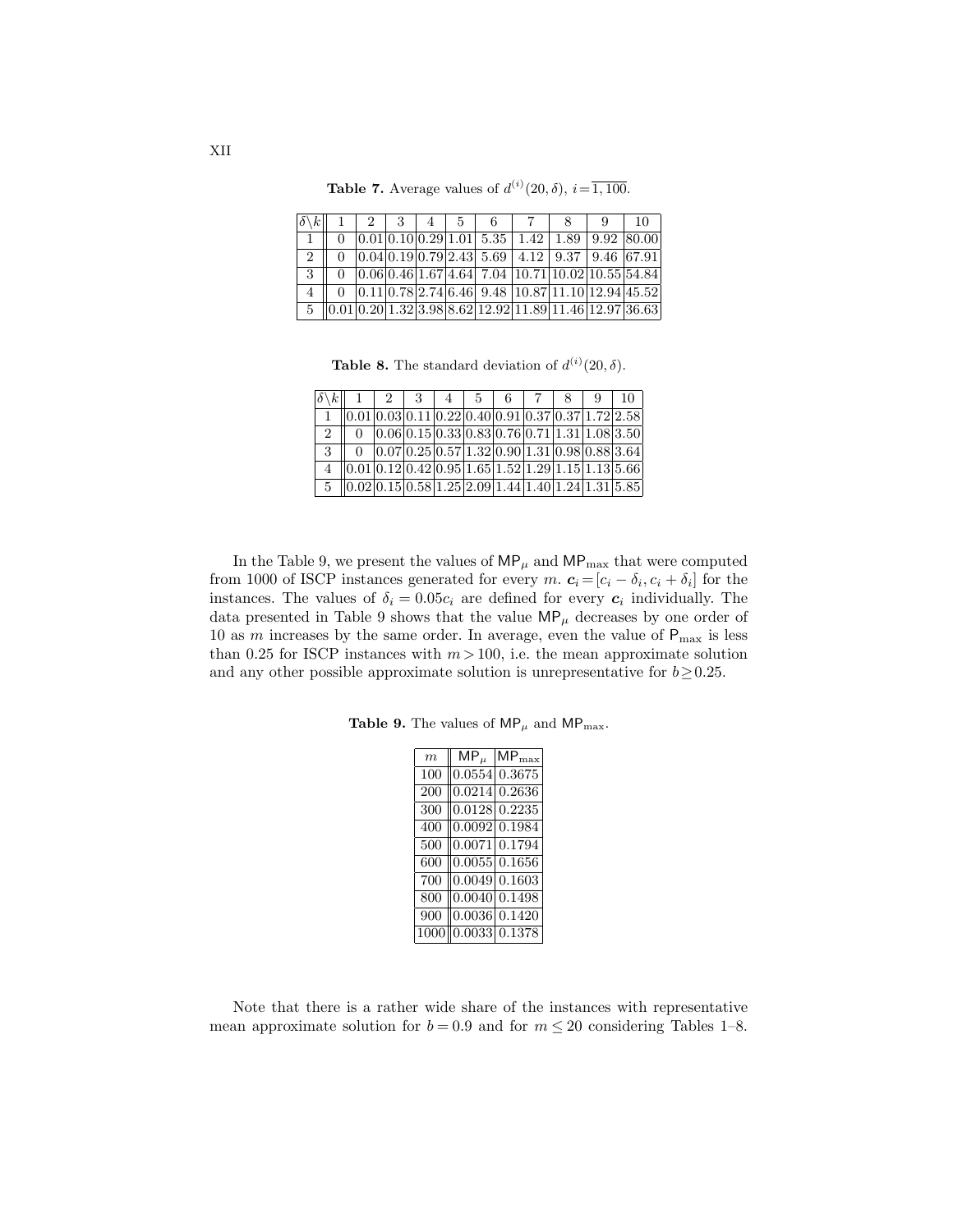For example, it is equal to 36.63% for  $m = 20$  and  $\delta = 5$ . But having the values of m an order of magnitude larger, there is almost no such instances that the mean approximate or any other possible approximate solution is representative for  $b = 0.9$ .

# 3.4 The distribution of weights of possible approximate solution over all scenarios

Let us turn back to the ISCP instance that we considered earlier. For the instance, there are two possible optimal solutions  $\check{x}^{(1)} = (0, 0, 0, 0, 0, 0, 0, 1, 1, 0, 0)$ and  $\check{x}^{(2)} = (0, 0, 0, 0, 0, 0, 0, 0, 1, 1, 0)$ .  $f(\check{x}^{(i)}, c) \in [276, 296]$  for all  $c \in \mathbf{c}, i = \overline{1, 2}$ .  $\check{x}^{(2)}$  is the mean optimal solution  $(\check{x}_{\mu} = \check{x}^{(2)} = \tilde{x}^{(4)})$ . Thus  $P(\check{x}_{\mu}) = 0.667$ , i.e.  $\check{x}_{\mu}$ has maximum probability. Its cost equal to the mean value of all possible optimal solutions costs for all scenarios:  $c(\tilde{x}_\mu) = f(\tilde{x}_\mu, c_\mu) = 286$ . Possible deviation from the mean value is equal to 10:

<span id="page-12-0"></span>
$$
\max_{\substack{c \in \mathbf{c} \\ \check{x} \in \Xi}} |f(\check{x}_{\mu}, c_{\mu}) - f(\check{x}, c)| = 10.
$$
 (5)



Fig. 1. Hystogram of frequencies of costs for possible approximate solutions

Hystogram of frequencies (axis  $p$ ) of costs of possible approximate solutions (axis  $c$ ) of the earlier consisdered ISCP instance is presented at Fig. 1. We build it based upon  $10<sup>6</sup>$  possible random scenarios that we generated using uniform distribution over intervals of possible costs for the instance. The hystogram approximates graph of costs distribution density. The cost of the mean approximate solution is equal to 350.51. It is computed as the expected value as following:

$$
\sum_{\tilde{x}\in\tilde{\Xi}} P(\tilde{x}) \cdot \frac{\underline{c}(\tilde{x}) + \overline{c}(\tilde{x})}{2} \approx 350.51.
$$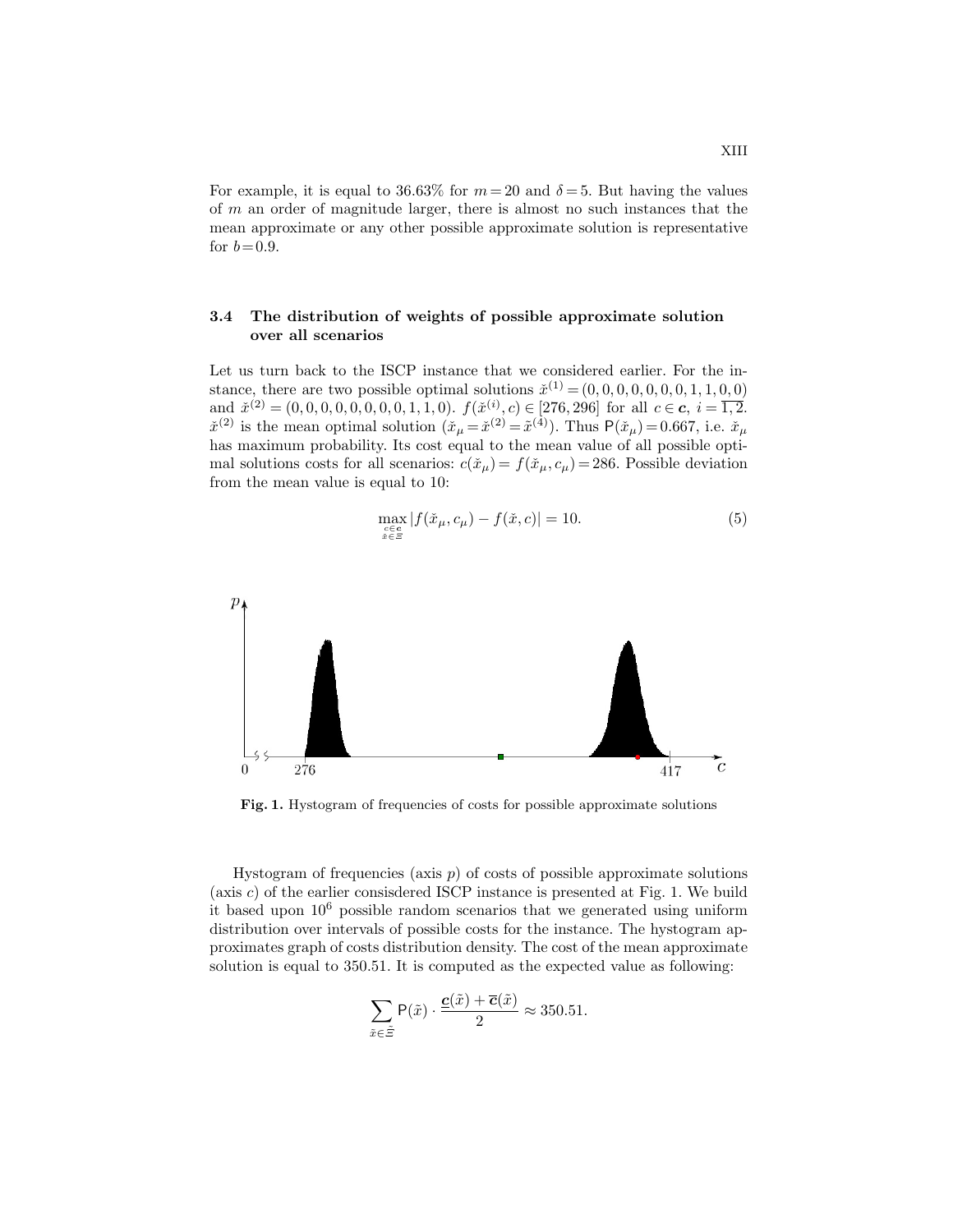The value marked as a square on the axis f. The cost  $f(\tilde{x}_{\mu}, c_{\mu})$  of the mean approximate solution  $\tilde{x}_{\mu}$  for midpoints scenario marked as a circle on the axis f,  $f(\tilde{x}_\mu, c_\mu) = 397$ . Note that the set  $\{f(\tilde{x}, c) \mid (\tilde{x} \in \Xi)(c \in c)\}\$  (i.e. the set of all of possible costs) is not connected for the instance.

We see a significant deviation of the mean approximate solution cost  $f(\tilde{x}_u, c_u)$ 397 from the expected cost of a possible approximate solution over all scenarios from c and

<span id="page-13-1"></span>
$$
\max_{\substack{c \in \mathbf{c} \\ \tilde{x} \in \tilde{\Xi}}} |f(\tilde{x}_{\mu}, c_{\mu}) - f(\tilde{x}, c)| = 121.
$$
\n(6)

Comparing [\(5\)](#page-12-0) and [\(6\)](#page-13-1), we may see that costs of possible approximate solutions may differ from the cost of the mean approximate solution much more than costs of possible optimal solutions may differ from the cost of the mean optimal solution.

Also, the example we have considered shows that even though the mean optimal solution may be representative for some values of  $b$ , the mean approximate solution and any other possible approximate solution may be unrepresentative for much lower values of b. Thus, for the considered istance, while the mean optimal solution is representative for  $b \leq 0.667$ , the mean approximate solution  $\tilde{x}_{\mu}$  is unrepresentative for  $b=0.155$  already while the value of objective function  $f(\tilde{x}_{\mu}, c_{\mu})$  is closer to the maximum possible cost of a possible approximate solution rather than to its expected value.

### 4 Conclusions

The results we present show that the mean approximate solution may be unrepresentative for the set of all possible approximate solutions of IDO problem. The same is true for any other possible approximate solution: all of them may be unrepresentative. Trying to solve IDO problem and taking this into account, we must justify the representativeness of possible (optimal or approximate) solution that we obtain solving DO-problem. If we cannot give such a justification then we must solve the problem considering uncertainties in its paremeters (e.g. costs). For example, if we need to take a solution in the situation of interval uncertainty we may obtain and analyze the problem's united solution set or its united approximate solution set and the values of cost function for them trying to predict and minimize costs.

The author is grateful to Omsk State University's graduate V. A. Motovilov for his help that shortened the duration of computations more than 5 times. This required near 500 of hours of computations on PC.

### References

<span id="page-13-0"></span>1. Shary S.P. Finite-dimensional interval analysis. Available at:<http://www.nsc.ru/> interval/Library/InteBooks/SharyBook.pdf (accessed 30.12.2021) (In Russ.)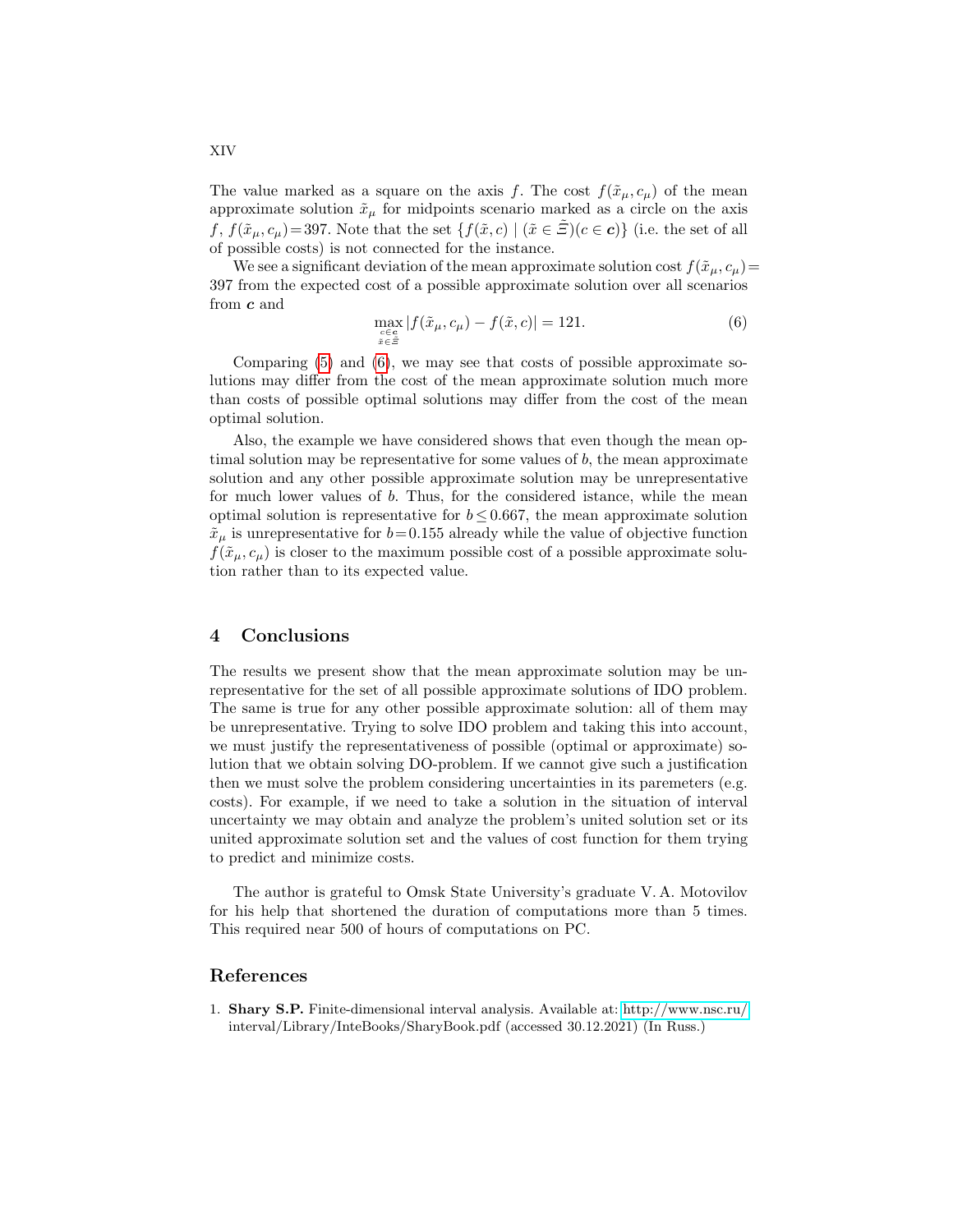- <span id="page-14-0"></span>2. Papadimitriu C. H., Steiglitz K. Cobinatorial optimization: Algorithms and Complexity, Prentice Hall. 1987.
- <span id="page-14-1"></span>3. Feige U. A threshhold of  $\ln n$  for approximating set cover // Journal of the ACM. 1998. V. 45 (4). P. 634–652.
- <span id="page-14-2"></span>4. Frieze A., Szpankowski W. A greedy algorithm for the shortest common superstring is asymptotically optimal // Algorithmica. 1998; 21 (1). P. 21–36.
- <span id="page-14-3"></span>5. Garey M., Johnson D. Computers and Intractability: a Guide to the Theory of NP-completness. San-Francisco: Freeman, 1978.
- <span id="page-14-4"></span>6. Dinur I., Steurer D. Analytical approach to parallel repetition. // STOC'14: Proceedings of the forty-sixth annual ACM symposium on Theory of computing, ACM. 2013. P. 624–633.
- <span id="page-14-5"></span>7. Raz R., Safra S. A sub-constant error-probability low-degree test, and sub- constant error-probability PCP characterization of NP // Proceeding STOC '97 Proceedings of the twenty-ninth annual ACM symposium on Theory of computing. 1997. P. 475–484.
- <span id="page-14-6"></span>8. Chvatal V. A greedy heuristic for the set-covering problem // Mathematics of operation research. 1979. V. 4 (3). P. 233–235.
- <span id="page-14-7"></span>9. Prolubnikov A.V. The set cover problem with interval weights of subsets and the greedy algorithm of its solution // Computational Technologies. 2015. V. 20 (6). P. 70–84. (In Russ.)
- <span id="page-14-8"></span>10. Prolubnikov A.V. On an approach to the set cover problem with interval weights and on its computational complexity // Computational Technologies. 2017. V. 22 (2). P. 115–126.
- 11. Prolubnikov A.V. The interval greedy algorithm for discrete optimization problems with interval objective function // arXiv.org, 2020. Available at: https://arxiv.org/pdf/2003.01937.pdf (accessed 30.12.2021)
- <span id="page-14-9"></span>12. Devitt J.S., Jackson D.M. The enumerations of covers of a finite set  $//$ Journal of the London Mathematical Society. 1982. V. (2) 25. P. 1–6.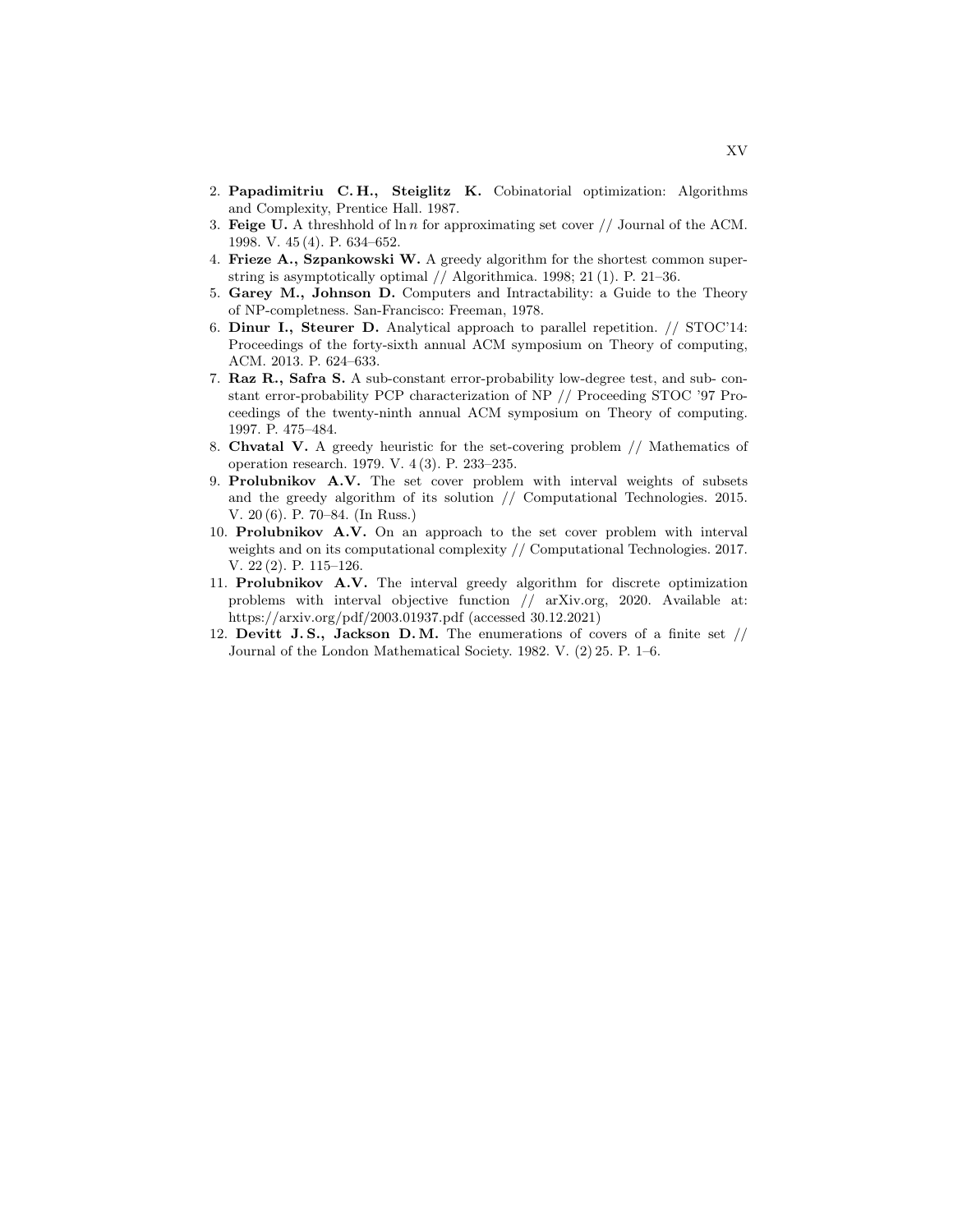# Appendix

# Vectors  $d(m, \delta)$

Here we present the average values for the samples

$$
\{(\mathcal{P}^{(i)}(m,\delta),d^{(i)}(m,\delta))\}_{i=1}^{100} \tag{4}
$$

for all values of  $m=\overline{5, 20}, \delta=\overline{1, 5}$ .

For given m and 
$$
\delta
$$
, (4) is a sample of the pairs  $(\mathcal{P}^{(i)}(m,\delta), d^{(i)}(m,\delta))$ , where

- 1)  $\mathcal{P}^{(i)}(m,\delta)$  is a set that contains 1000 of ISCP instances which we generate using the presented algorithm;
- 2) the vector  $d^{(i)}(m,\delta)$  characterize distribution of the instances according to probabilities of their mean approximate solutions:

$$
d^{(i)}(m,\delta) = \big(d_1^{(i)}(m,\delta),\ldots,d_{10}^{(i)}(m,\delta)\big),
$$

where  $d_k^{(i)}$  $\mathcal{P}_k^{(i)}(m,\delta)$  is a share of problems from  $\mathcal{P}^{(i)}(m,\delta)$  (in percent) for which the probability of its mean approximate solution belongs to the interval  $[(k-1)/10, k/10], k=\overline{1, 10}.$ 

Components of the vectors  $d(m, \delta)$ ,  $\delta = \overline{1, 5}$ , are placed in the rows of tables with odd numbers. Its standard deviation values are presented in accompanied tables with even numbers.

|               |  |  |  |  | $\delta/b  0.1  0.2  0.3  0.4  0.5  0.6  0.7  0.8  0.9  1$ |                                                                                                               |
|---------------|--|--|--|--|------------------------------------------------------------|---------------------------------------------------------------------------------------------------------------|
|               |  |  |  |  | 0 $ 0.05 0.18 0.53 1.59 5.04 0.10 1.49 10.13 80.89$        |                                                                                                               |
| $-2$          |  |  |  |  |                                                            | $\parallel 0 \mid 0.06 \mid 0.35 \mid 1.20 \mid 3.64 \mid 4.04 \mid 3.65 \mid 7.70 \mid 7.39 \mid 71.96 \mid$ |
| $\mathcal{S}$ |  |  |  |  |                                                            | $0$  0.13 0.65 1.98 5.27 4.57 7.70 7.13  5.32  67.26                                                          |
|               |  |  |  |  | $0$  0.20 1.11 3.31 6.20 7.39 7.21 6.17  5.62  62.77       |                                                                                                               |
| $5^{\circ}$   |  |  |  |  |                                                            | $0$  0.35 1.71 4.23 7.58 9.29 7.00 5.09  4.09  60.65                                                          |

**Table 10.** Average values of  $d^{(i)}(5, \delta)$ ,  $i = \overline{1,100}$ .

**Table 11.** The standard deviation of  $d(5, \delta)$ .

| $\delta/b$ 0.1 0.2 0.3 0.4 0.5 0.6 0.7 0.8 0.9                                                                                   |                                                                    |  |  |  |  |
|----------------------------------------------------------------------------------------------------------------------------------|--------------------------------------------------------------------|--|--|--|--|
|                                                                                                                                  | $0$ $0.07$ $0.17$ $0.23$ $0.63$ $1.17$ $0.10$ $0.45$ $2.12$ $3.94$ |  |  |  |  |
| 2 $ 0.01 0.08 0.20 0.42 0.88 0.97 1.07 1.58 1.66 5.50$                                                                           |                                                                    |  |  |  |  |
| $3 \mid 0.01 \mid 0.12 \mid 0.27 \mid 0.72 \mid 0.97 \mid 1.15 \mid 1.53 \mid 1.09 \mid 1.10 \mid 5.55$                          |                                                                    |  |  |  |  |
| $4   0.02 0.13 0.39 0.94 1.27 1.28 1.44 1.27 1.00 6.03$                                                                          |                                                                    |  |  |  |  |
| $5 \left[ 0.01 \right] 0.18 \left[ 0.47 \right] 1.13 \left[ 1.57 \right] 1.51 \left[ 1.10 \right] 0.95 \left[ 0.83 \right] 5.92$ |                                                                    |  |  |  |  |

XVI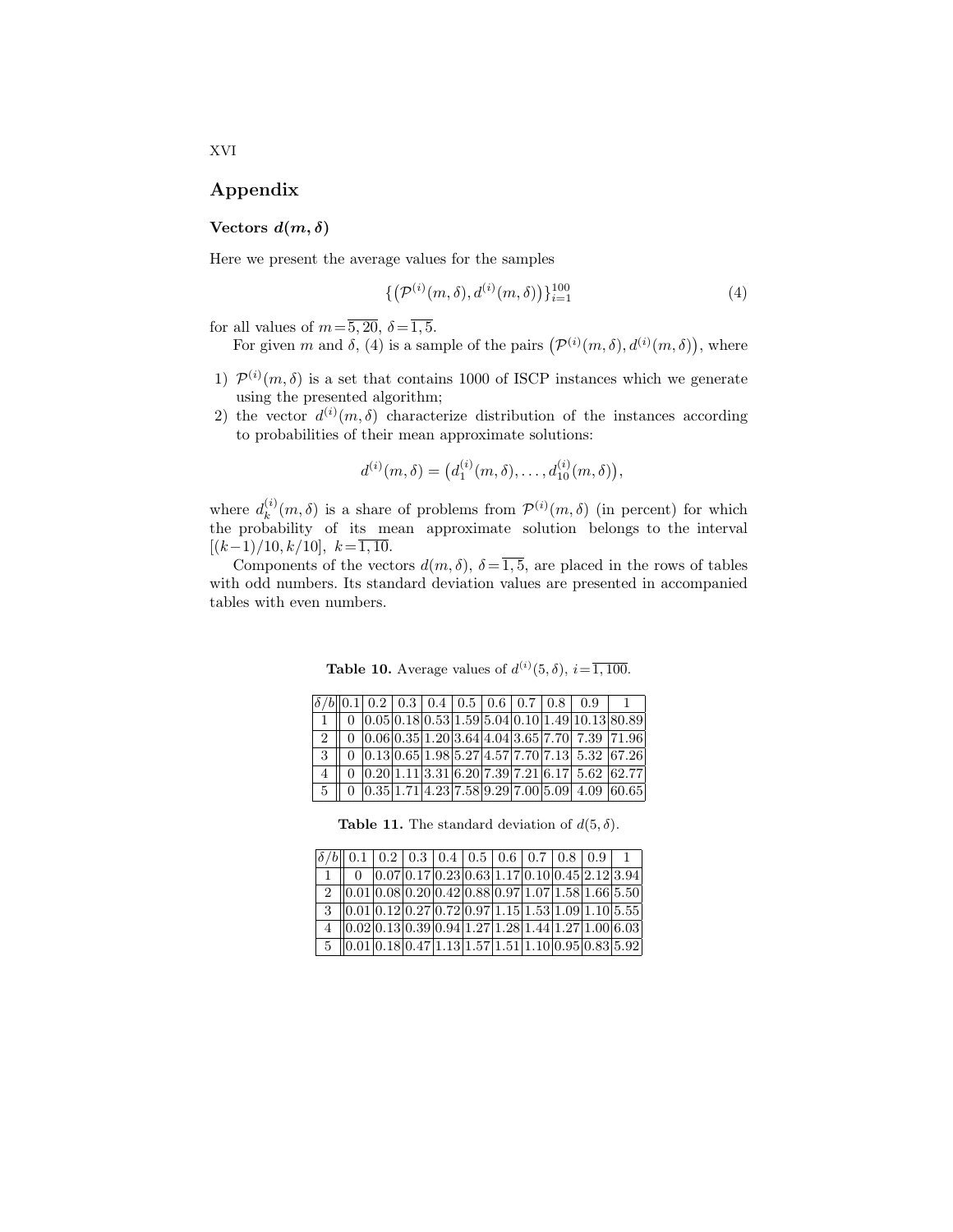**Table 12.** Average values of  $d^{(i)}(6, \delta)$ ,  $i = \overline{1,100}$ .

|               |  |  |  |  | $\delta/b$ 0.1 0.2 0.3 0.4 0.5 0.6 0.7 0.8 0.9                                                                                     |  |
|---------------|--|--|--|--|------------------------------------------------------------------------------------------------------------------------------------|--|
|               |  |  |  |  | $1    0.01   0.06   0.28   0.61   2.04   5.83   0.19   1.83   11.48   77.67$                                                       |  |
|               |  |  |  |  | 0 $ 0.08 0.50 1.57 4.26 4.76 4.30 8.52 8.09 67.92$                                                                                 |  |
| $3 \parallel$ |  |  |  |  | $\boxed{0}$ $\boxed{0.15 \mid 0.95 \mid 2.77 \mid 6.23 \mid 5.66 \mid 8.83 \mid 7.62 \mid 5.83 \mid 61.96}$                        |  |
|               |  |  |  |  | $0$   0.27  1.62  4.49  7.53  8.33  7.71  6.76  5.70  57.60                                                                        |  |
|               |  |  |  |  | $5 \left[ 0.01 \right] 0.48 \left[ 2.65 \right] 5.96 \left[ 9.42 \right] 10.30 \left[ 7.60 \right] 5.35 \left[ 4.31 \right] 53.90$ |  |

**Table 13.** The standard deviation of  $d(6, \delta)$ .

| $\delta/b$ 0.1 0.2 0.3 0.4 0.5 0.6 0.7 0.8 0.9 1                                                        |  |  |  |  |  |
|---------------------------------------------------------------------------------------------------------|--|--|--|--|--|
| $1    0.02   0.08   0.17   0.24   0.50   1.08   0.13   0.48   1.45   2.63$                              |  |  |  |  |  |
| $2   0.02 0.09 0.22 0.44 0.82 0.76 0.84 1.35 1.40 4.14$                                                 |  |  |  |  |  |
| $3 \mid 0.02 \mid 0.14 \mid 0.32 \mid 0.62 \mid 0.90 \mid 1.05 \mid 1.40 \mid 1.12 \mid 1.17 \mid 4.83$ |  |  |  |  |  |
| $4$   0.02 0.18 0.45 0.80 1.15 1.12 1.17 1.05 0.96 4.66                                                 |  |  |  |  |  |
| $5 \   0.03   0.29   0.63   0.98   1.13   1.31   1.18   0.93   0.98   5.31  $                           |  |  |  |  |  |

**Table 14.** Average values of  $d^{(i)}(7, \delta)$ ,  $i = \overline{1,100}$ .

|  |  |  |  | $\boxed{\delta/b}\boxed{0.1}\boxed{0.2}\boxed{0.3}\boxed{0.4}\boxed{0.5}\boxed{0.6}\boxed{0.7}\boxed{0.8}\boxed{0.9}\boxed{1}$ |  |
|--|--|--|--|--------------------------------------------------------------------------------------------------------------------------------|--|
|  |  |  |  | $\boxed{1 \parallel 0 \mid 0.04 \mid 0.25 \mid 0.57 \mid 2.06 \mid 6.02 \mid 0.12 \mid 1.85 \mid 11.92 \mid 77.16}$            |  |
|  |  |  |  |                                                                                                                                |  |
|  |  |  |  |                                                                                                                                |  |
|  |  |  |  | $4$   0.01   0.25   1.55   4.47   7.76   8.74   8.31   6.89   6.33   55.69                                                     |  |
|  |  |  |  | $\boxed{5 \mid 0.01 \mid 0.45 \mid 2.63 \mid 5.74 \mid 9.54 \mid 10.55 \mid 8.09 \mid 5.87 \mid 5.01 \mid 52.07}$              |  |

**Table 15.** The standard deviation of  $d(7, \delta)$ .

| $\left \delta/b\right $ 0.1   0.2   0.3   0.4   0.5   0.6   0.7   0.8   0.9                                  |  |  |  |  |  |
|--------------------------------------------------------------------------------------------------------------|--|--|--|--|--|
| $(0.01 0.07 0.15 0.26 0.49 0.86 0.11 0.43 1.51 2.52)$                                                        |  |  |  |  |  |
| 2 $ 0.01 0.09 0.23 0.38 0.62 0.92 0.70 1.22 1.10 3.54 $                                                      |  |  |  |  |  |
| $3 \mid 0.01 \mid 0.12 \mid 0.33 \mid 0.61 \mid 0.94 \mid 0.89 \mid 1.62 \mid 1.32 \mid 1.14 \mid 4.94 \mid$ |  |  |  |  |  |
| $(0.04 0.17 0.37 0.73 1.13 1.18 1.43 1.13 1.25 5.25)$                                                        |  |  |  |  |  |
| $5 \  0.03 0.26 0.63 1.06 1.25 1.49 1.09 1.22 1.33 6.41 $                                                    |  |  |  |  |  |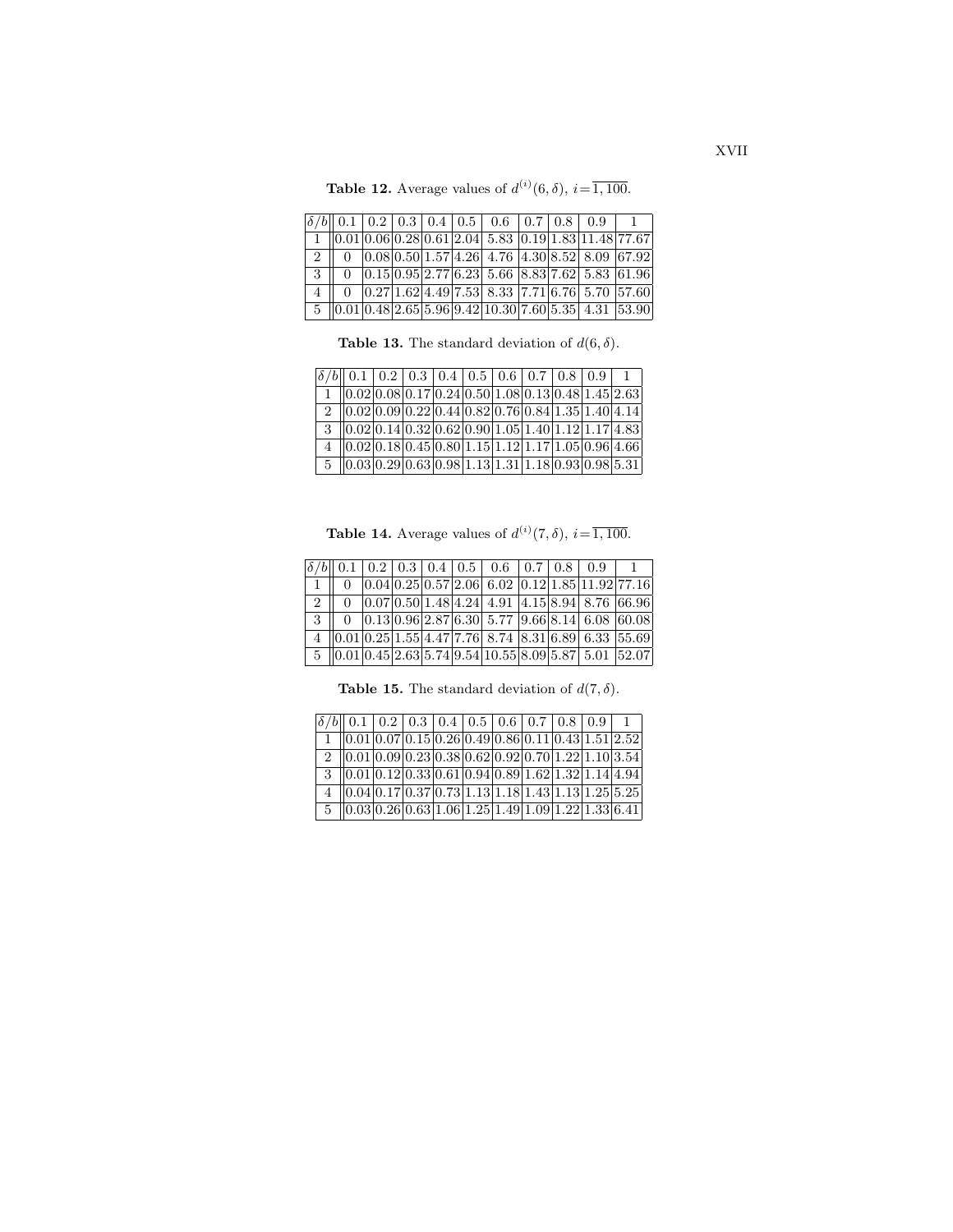**Table 16.** Average values of  $d^{(i)}(8, \delta)$ ,  $i = \overline{1,100}$ .

|  |  |  |  | $\delta/b$ 0.1 0.2 0.3 0.4 0.5 0.6 0.7 0.8 0.9 1                                                                                                  |  |
|--|--|--|--|---------------------------------------------------------------------------------------------------------------------------------------------------|--|
|  |  |  |  | 1    0    $0.07 0.27 0.56 2.00 $ 6.10 $ 0.16 1.76 11.99 77.08 $                                                                                   |  |
|  |  |  |  | 2    0    0.09   0.48  1.47  3.94  4.91   4.21   8.90   8.47   67.53                                                                              |  |
|  |  |  |  | $\mid 3 \mid 0.01   0.16   0.90   2.77   6.03   5.90   9.74   8.35   6.08   60.06  $                                                              |  |
|  |  |  |  | $\frac{1}{4}$ $\left  0.02 \right  0.31 \left  1.56 \right  4.29 \left  7.26 \right  8.56$ $\left  8.21 \right  7.07$ 6.76 $\left  55.96 \right $ |  |
|  |  |  |  | $\boxed{5 \mid 0.04 \mid 0.51 \mid 2.40 \mid 5.29 \mid 8.85 \mid 10.46 \mid 7.71 \mid 5.71 \mid 5.39 \mid 53.63}$                                 |  |

**Table 17.** The standard deviation of  $d(8, \delta)$ .

| $\delta/b$   0.1   0.2   0.3   0.4   0.5   0.6   0.7   0.8   0.9   1                                    |  |  |  |  |  |
|---------------------------------------------------------------------------------------------------------|--|--|--|--|--|
| $1    0.01   0.08   0.16   0.25   0.45   0.97   0.12   0.43   1.46   2.23$                              |  |  |  |  |  |
| 2   0 $ 0.09 0.21 0.37 0.63 0.98 0.72 1.23 1.10 3.10$                                                   |  |  |  |  |  |
| $3 \mid 0.03 \mid 0.13 \mid 0.30 \mid 0.57 \mid 0.75 \mid 0.89 \mid 1.33 \mid 1.24 \mid 1.17 \mid 4.07$ |  |  |  |  |  |
| $4    0.04   0.18   0.34   0.70   0.85   0.93   1.11   1.03   1.28   3.62$                              |  |  |  |  |  |
| $5$   0.07   0.22   0.48   0.74   1.02   0.87   0.82   0.74   0.84   2.01                               |  |  |  |  |  |

**Table 18.** Average values of  $d^{(i)}(9, \delta)$ ,  $i = \overline{1,100}$ .

|               |  |  |  |  | $\boxed{\delta/b}\boxed{0.1}\boxed{0.2}\boxed{0.3}\boxed{0.4}\boxed{0.5}\boxed{0.6}\boxed{0.7}\boxed{0.8}\boxed{0.9}\boxed{1}$          |  |
|---------------|--|--|--|--|-----------------------------------------------------------------------------------------------------------------------------------------|--|
| $1 \parallel$ |  |  |  |  | $0$ $0.05$ $0.20$ $0.56$ 1.88 5.74 $0.13$ 1.81 11.73 77.90                                                                              |  |
|               |  |  |  |  |                                                                                                                                         |  |
|               |  |  |  |  | $\boxed{3}$ $\boxed{0}$ $\boxed{0.12}\boxed{0.75}\boxed{2.57}\boxed{5.77}\boxed{5.60}\boxed{9.84}\boxed{8.59}\boxed{6.64}\boxed{60.11}$ |  |
|               |  |  |  |  | $4$   0.01   0.23   1.34   3.89   7.10   8.62   8.84   7.82   7.48   54.67                                                              |  |
|               |  |  |  |  |                                                                                                                                         |  |

**Table 19.** The standard deviation of  $d(9, \delta)$ .

| $\delta/b$ 0.1 0.2 0.3 0.4 0.5 0.6 0.7 0.8 0.9                            |  |  |  |  |  |
|---------------------------------------------------------------------------|--|--|--|--|--|
| $(0.01 0.08 0.14 0.24 0.41 0.75 0.11 0.43 0.91 1.31)$                     |  |  |  |  |  |
| 2 $ 0.02 0.10 0.19 0.38 0.73 0.76 0.64 0.98 0.93 1.42 $                   |  |  |  |  |  |
| $3 \  0.02 0.12 0.29 0.60 0.77 0.78 1.00 1.09 1.06 2.46 $                 |  |  |  |  |  |
| $4$   0.03   0.16   0.39   0.62   0.79   0.88   0.89   1.10   1.49   2.35 |  |  |  |  |  |
| $5 \  0.05 0.21 0.46 0.73 0.96 1.39 1.12 1.28 1.38 4.13 $                 |  |  |  |  |  |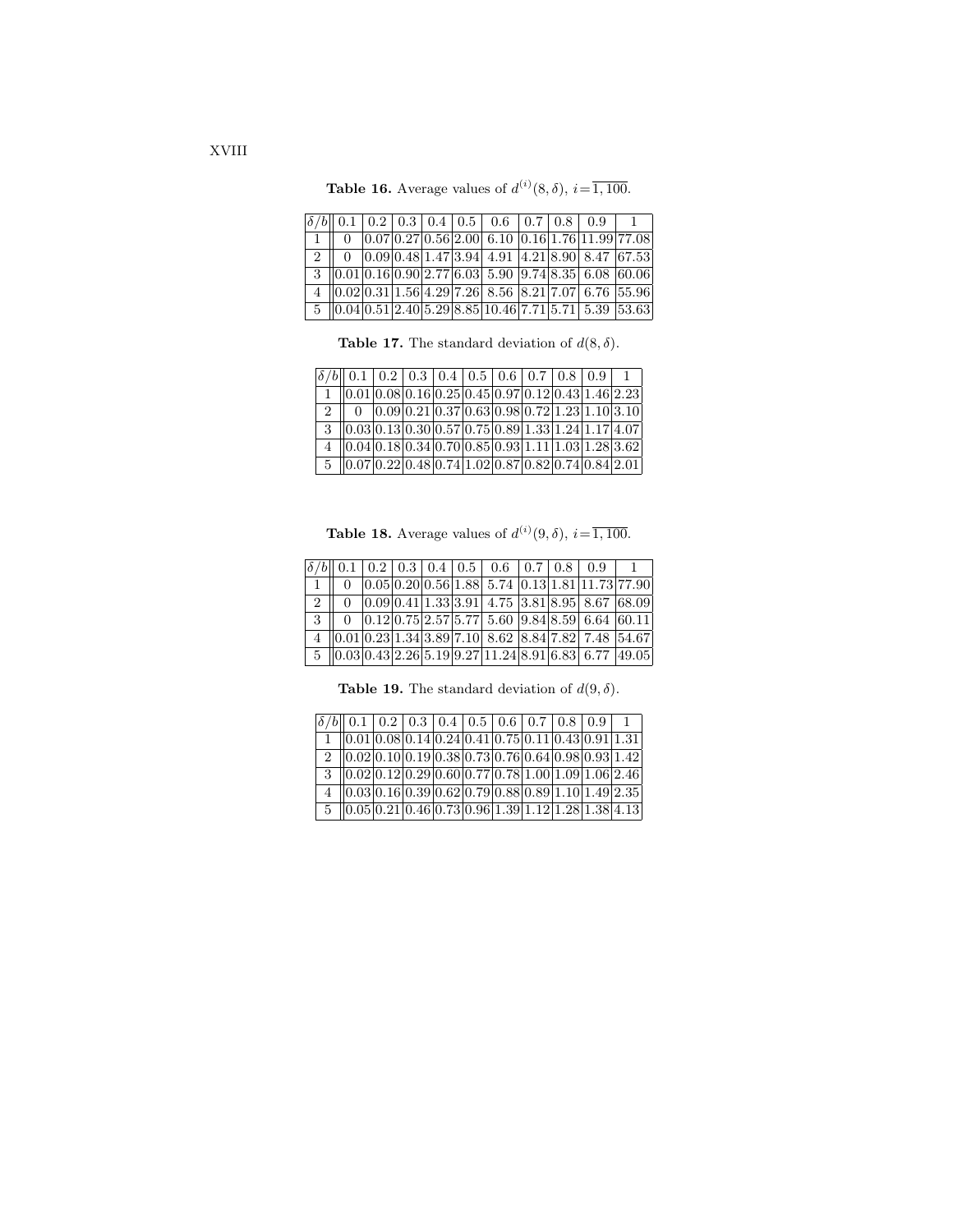**Table 20.** Average values of  $d^{(i)}(10, \delta)$ ,  $i = \overline{1, 100}$ .

|  |  |  |  | $\left \delta/b\right $ 0.1   0.2   0.3   0.4   0.5   0.6   0.7   0.8   0.9   1                                                                            |  |
|--|--|--|--|------------------------------------------------------------------------------------------------------------------------------------------------------------|--|
|  |  |  |  | $0$ $0.05$ $0.23$ $0.48$ 1.72 6.08 $0.13$ 1.82 11.87 77.61                                                                                                 |  |
|  |  |  |  | $2$ 0 0.07 0.42 1.25 3.55 5.09 3.73 9.48 8.84 67.57                                                                                                        |  |
|  |  |  |  | $3 \parallel 0.01 \parallel 0.15 \parallel 0.81 \parallel 2.31 \parallel 5.47 \parallel 5.67 \parallel 9.90 \parallel 8.82 \parallel 6.92 \parallel 59.94$ |  |
|  |  |  |  | 4 $ 0.01 0.23 1.32 3.84 7.09 8.57 9.09 8.46 8.87 52.53$                                                                                                    |  |
|  |  |  |  | $\frac{5}{10.02}$ 0.40 2.10 4.95 9.17 11.36 9.21 7.84 8.12 46.81                                                                                           |  |

**Table 21.** Standard deviation of  $d(10, \delta)$ .

| $\delta/b$ 0.1 0.2 0.3 0.4 0.5 0.6 0.7 0.8 0.9 1                                                                        |  |  |  |  |  |
|-------------------------------------------------------------------------------------------------------------------------|--|--|--|--|--|
| $1   0.01   0.07   0.15   0.21   0.45   0.88   0.12   0.42   1.11   1.46$                                               |  |  |  |  |  |
| 2   0 $ 0.08 0.20 0.36 0.69 0.79 0.71 1.00 1.01 1.72 $                                                                  |  |  |  |  |  |
| $3 \vert 0.03 \vert 0.15 \vert 0.31 \vert 0.54 \vert 0.80 \vert 0.77 \vert 0.98 \vert 0.82 \vert 0.94 \vert 1.65 \vert$ |  |  |  |  |  |
| $4   0.03 0.17 0.42 0.69 0.83 0.91 1.08 1.34 1.20 2.65$                                                                 |  |  |  |  |  |
| $\frac{5}{10.04}$ 0.20 0.42 0.79 0.88 1.18 1.17 1.07 1.53 3.54                                                          |  |  |  |  |  |

**Table 22.** Average values of  $d^{(i)}(11, \delta)$ ,  $i = \overline{1, 100}$ .

|               |  |  |  |  | $\boxed{\delta/b}\boxed{0.1}\boxed{0.2}\boxed{0.3}\boxed{0.4}\boxed{0.5}\boxed{0.6}\boxed{0.7}\boxed{0.8}\boxed{0.9}\boxed{1}$         |  |
|---------------|--|--|--|--|----------------------------------------------------------------------------------------------------------------------------------------|--|
| $1 \parallel$ |  |  |  |  | $\frac{0}{0.04}$ 0.04 0.18 0.43 1.53 5.71 0.16 1.98 11.55 78.43                                                                        |  |
|               |  |  |  |  |                                                                                                                                        |  |
|               |  |  |  |  |                                                                                                                                        |  |
|               |  |  |  |  | $4$   0.01   0.23   1.19   3.75   6.88   8.91   9.29   8.47   9.56   51.71                                                             |  |
|               |  |  |  |  | $\frac{1}{15}$ $\frac{1}{0.02}$ $\frac{0.40}{2.13}$ $\frac{4.94}{9.09}$ $\frac{11.38}{9.38}$ $\frac{8.00}{8.15}$ $\frac{46.49}{46.49}$ |  |

**Table 23.** The standard deviation of  $d(11, \delta)$ .

| $\boxed{\delta/b}$ 0.1 0.2 0.3 0.4 0.5 0.6 0.7 0.8 0.9                                                                                       |  |  |  |  |                                                                                      |
|----------------------------------------------------------------------------------------------------------------------------------------------|--|--|--|--|--------------------------------------------------------------------------------------|
|                                                                                                                                              |  |  |  |  | $0$   $0.07$   $0.13$   $0.23$   $0.46$   $0.83$   $0.14$   $0.47$   $1.01$   $1.34$ |
| $2   0.02  0.08  0.19  0.36  0.71  0.65  0.68  0.87  1.02  1.40 $                                                                            |  |  |  |  |                                                                                      |
| $3 \left[ 0.02 \right] 0.13 \left[ 0.30 \right] 0.51 \left[ 0.85 \right] 0.80 \left[ 0.99 \right] 0.94 \left[ 0.97 \right] 1.76$             |  |  |  |  |                                                                                      |
| $4$   0.04   0.14   0.37   0.71   0.94   0.88   1.05   1.19   1.54   2.28                                                                    |  |  |  |  |                                                                                      |
| $\frac{1}{5}$ $\left  0.05 \right  0.19 \left  0.49 \right  0.74 \left  0.78 \right  1.27 \left  1.08 \right  1.01 \left  1.63 \right  2.97$ |  |  |  |  |                                                                                      |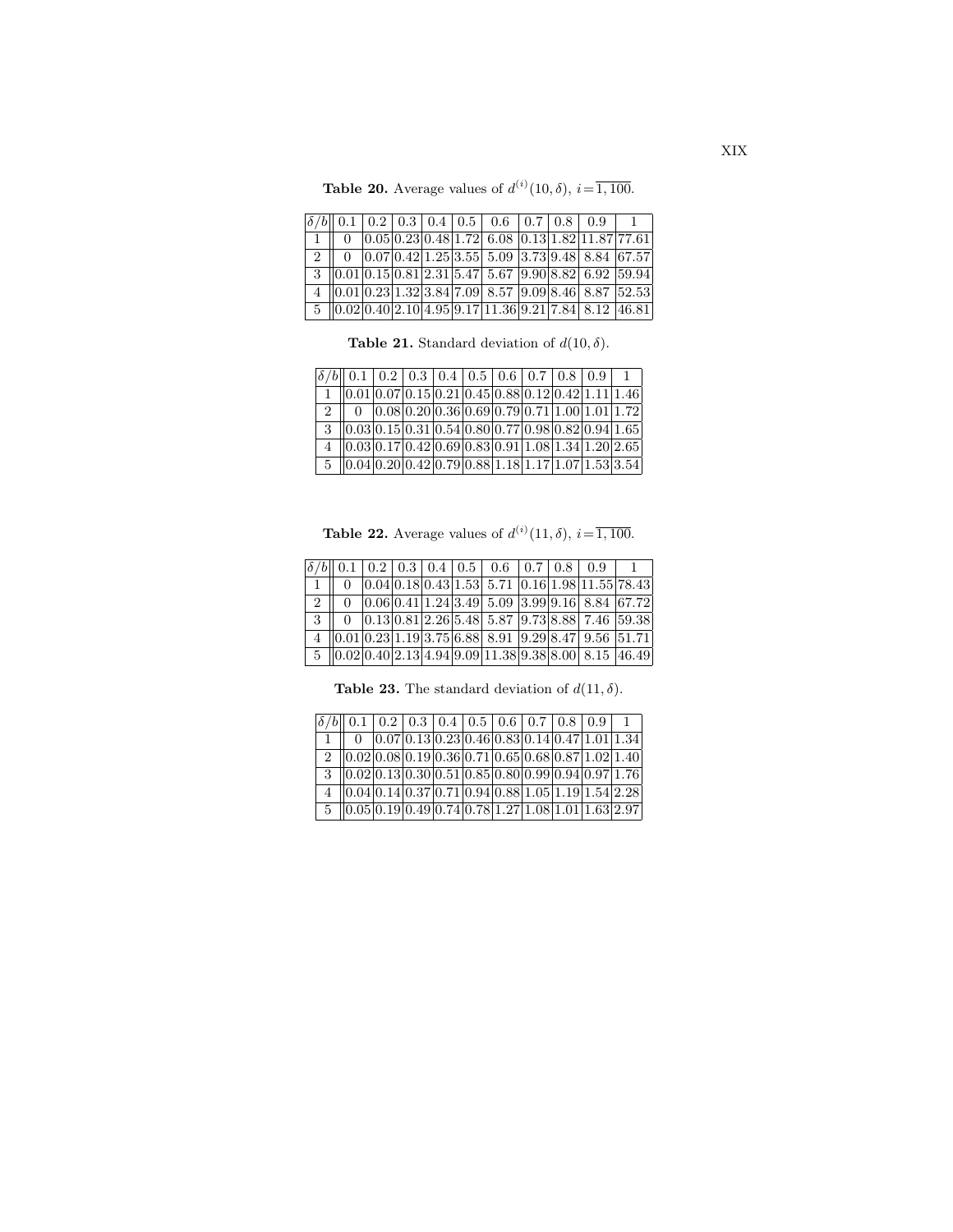|  | <b>Table 24.</b> Average values of $d^{(i)}(13, \delta)$ , $i = \overline{1,100}$ . |  |  |  |
|--|-------------------------------------------------------------------------------------|--|--|--|
|  |                                                                                     |  |  |  |

|  |  |  | $\delta/b$ 0.1 0.2 0.3 0.4 0.5 0.6 0.7 0.8 0.9 1                                                                                           |  |  |
|--|--|--|--------------------------------------------------------------------------------------------------------------------------------------------|--|--|
|  |  |  | $\vert$ 1 $\vert$ 0 $\vert$ 0.05 $\vert$ 0.20 $\vert$ 0.50 $\vert$ 1.71 $\vert$ 5.82 $\vert$ 0.54 $\vert$ 1.92 $\vert$ 11.27 $\vert$ 77.98 |  |  |
|  |  |  | 2    0 $ 0.08 0.39 1.27 3.48 5.19 4.14 9.32 9.16 66.97$                                                                                    |  |  |
|  |  |  |                                                                                                                                            |  |  |
|  |  |  | 4 $\ 0.01\ 0.27\ 1.35\ 3.86\ 7.05\ 8.73\ 9.23\ 8.72\ 9.15\ 51.63$                                                                          |  |  |
|  |  |  | $\boxed{5 \mid 0.01 \mid 0.42 \mid 2.18 \mid 4.83 \mid 9.03 \mid 11.58 \mid 9.62 \mid 8.56 \mid 8.71 \mid 45.01}$                          |  |  |

**Table 25.** The standard deviation of  $d(12, \delta)$ .

| $\delta/b$   0.1   0.2   0.3   0.4   0.5   0.6   0.7   0.8   0.9   1                                                    |                                                                                      |  |  |  |  |
|-------------------------------------------------------------------------------------------------------------------------|--------------------------------------------------------------------------------------|--|--|--|--|
|                                                                                                                         | $0$   $0.08$   $0.14$   $0.25$   $0.48$   $0.86$   $0.26$   $0.49$   $0.95$   $1.10$ |  |  |  |  |
| 2 $ 0.01 0.10 0.20 0.39 0.67 0.7 0.71 0.79 0.93 1.55 $                                                                  |                                                                                      |  |  |  |  |
| $3 \vert 0.01 \vert 0.12 \vert 0.32 \vert 0.59 \vert 0.95 \vert 0.77 \vert 0.97 \vert 0.92 \vert 0.93 \vert 1.50 \vert$ |                                                                                      |  |  |  |  |
| 4 $ 0.02 0.17 0.39 0.66 0.84 0.94 1.02 1.01 1.37 2.30 $                                                                 |                                                                                      |  |  |  |  |
| $\frac{5}{10.04}$ 0.25 0.56 0.91 0.94 1.19 1.05 1.10 1.60 2.76                                                          |                                                                                      |  |  |  |  |

**Table 26.** Average values of  $d^{(i)}(13, \delta)$ ,  $i = \overline{1, 100}$ .

|               |  |  |  |  | $\boxed{\delta/b}$ 0.1 0.2 0.3 0.4 0.5 0.6 0.7 0.8 0.9            |  |
|---------------|--|--|--|--|-------------------------------------------------------------------|--|
| $1 \parallel$ |  |  |  |  | $0$ 0.04 0.22 0.41 1.63 6.02 0.42 1.63 11.56 78.06                |  |
|               |  |  |  |  | 2    0    $0.05 0.38 1.09 3.38 5.35 3.87 9.84 9.63 66.41 $        |  |
|               |  |  |  |  |                                                                   |  |
|               |  |  |  |  | $4$ 0 0.19 1.16 3.35 6.79 8.32 9.68 9.24 9.82 51.45               |  |
|               |  |  |  |  | 5   0.01  0.36  1.87  4.45  8.6   11.86  9.79  8.27  9.58   45.18 |  |

**Table 27.** The standard deviation of  $d(13, \delta)$ .

| $\boxed{\delta/b}$ 0.1 0.2 0.3 0.4 0.5 0.6 0.7 0.8 0.9                        |  |  |  |  |  |
|-------------------------------------------------------------------------------|--|--|--|--|--|
| $1   0.02   0.06   0.13   0.21   0.44   0.79   0.2   0.44   1.05   1.65$      |  |  |  |  |  |
| $2   0.01  0.08  0.21  0.37  0.74  0.72  0.68  0.92  0.92  2.08$              |  |  |  |  |  |
| $3$   0.01   0.11   0.31   0.59   0.92   0.79   0.89   0.98   0.95   2.17     |  |  |  |  |  |
| $4$   0.02   0.17   0.46   0.91   1.23   1.06   0.99   1.09   1.66   3.22     |  |  |  |  |  |
| $5 \   0.03   0.25   0.59   1.21   1.61   1.08   1.14   1.14   1.74   4.59  $ |  |  |  |  |  |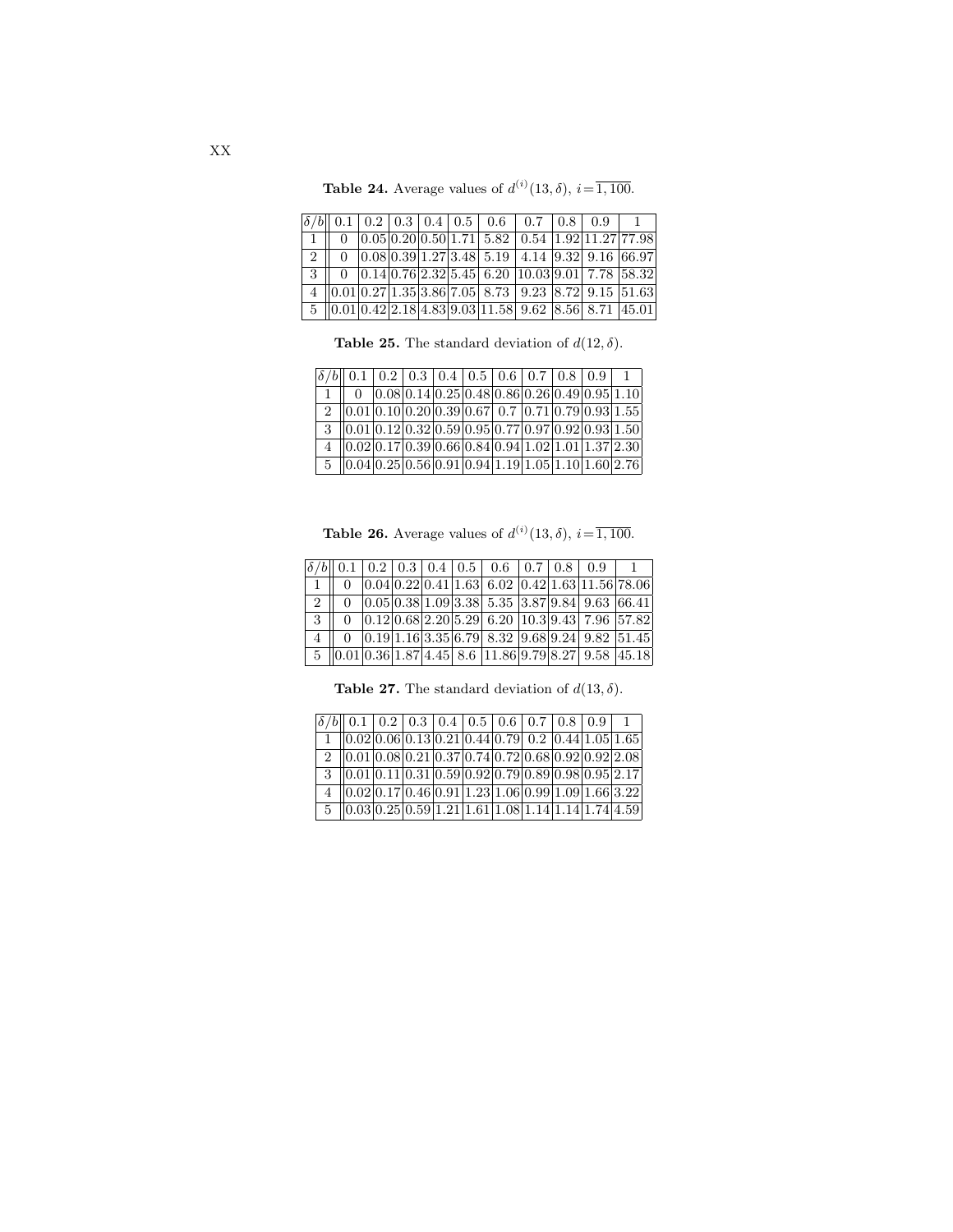**Table 28.** Average values of  $d^{(i)}(14, \delta)$ ,  $i = \overline{1, 100}$ .

|  |  |  |  | $\delta/b$ 0.1 0.2 0.3 0.4 0.5 0.6 0.7 0.8 0.9 1                                            |  |
|--|--|--|--|---------------------------------------------------------------------------------------------|--|
|  |  |  |  | $0$ $0.03$ $0.19$ $0.38$ 1.42 5.11 $0.87$ 2.02 10.41 79.57                                  |  |
|  |  |  |  | $2   0   0.04   0.32   1.13   2.98   5.08   4.04   9.07   8.96   68.38$                     |  |
|  |  |  |  | $\frac{1}{3}$   0 $\frac{1}{0.10}$   0.69   2.22   4.99   6.49   9.72   8.72   8.31   58.75 |  |
|  |  |  |  | $4   0.01 0.23 1.25 3.60 6.95 8.81 9.71 9.04 10.21 50.17$                                   |  |
|  |  |  |  | $\frac{5}{10.02}$ 0.02 0.39 2.14 4.72 8.80 11.73 10 8.96 9.94 43.29                         |  |

**Table 29.** The standard deviation of  $d(14, \delta)$ .

| $\delta/b$ 0.1 0.2 0.3 0.4 0.5 0.6 0.7 0.8 0.9 1                                                                                                       |  |  |  |  |  |
|--------------------------------------------------------------------------------------------------------------------------------------------------------|--|--|--|--|--|
| $1 \parallel 0 \parallel 0.05 \parallel 0.14 \parallel 0.23 \parallel 0.52 \parallel 0.87 \parallel 0.31 \parallel 0.53 \parallel 1.38 \parallel 2.52$ |  |  |  |  |  |
| $2   0.01 0.07 0.20 0.47 0.94 0.69 1.01 1.13 0.95 3.53 $                                                                                               |  |  |  |  |  |
| $3   0.02   0.10   0.36   0.68   1.11   0.89   1.29   1.05   0.97   3.97  $                                                                            |  |  |  |  |  |
| $4   0.03  0.15  0.50  0.94  1.35  1.23  1.05  1.11  1.12  4.36$                                                                                       |  |  |  |  |  |
| $\frac{5}{10.05}$ 0.05 0.23 0.69 1.21 1.73 1.17 1.13 1.11 1.04 4.86                                                                                    |  |  |  |  |  |

**Table 30.** Average values of  $d^{(i)}(15, \delta)$ ,  $i = \overline{1, 100}$ .

|  |  |  |  | $\delta/b$ 0.1 0.2 0.3 0.4 0.5 0.6 0.7 0.8 0.9 1                                       |  |
|--|--|--|--|----------------------------------------------------------------------------------------|--|
|  |  |  |  | $0$   $0.03$   $0.22$   $0.39$   $1.39$   $5.85$   $0.71$   $1.70$   $11.54$   $78.16$ |  |
|  |  |  |  | 2   0 $ 0.05 0.35 1.08 3.07 5.46 4.06 9.28 9.45 67.19$                                 |  |
|  |  |  |  | $3  0 0.10 0.60 1.88 4.83 6.10 10.31 9.42 8.47 58.29$                                  |  |
|  |  |  |  | $\overline{4}$   0.01 0.18 1.08 3.32 6.91 8.72 9.91 9.64 10.54 49.67                   |  |
|  |  |  |  | $5 \   0.01   0.35   1.84   4.53   8.73   12.26   10.18   9.11   10.96   41.99$        |  |

**Table 31.** The standard deviation of  $d(15, \delta)$ .

| $\delta/b$ 0.1 0.2 0.3 0.4 0.5 0.6 0.7 0.8 0.9                                                                                               |  |  |  |  |                                                  |
|----------------------------------------------------------------------------------------------------------------------------------------------|--|--|--|--|--------------------------------------------------|
|                                                                                                                                              |  |  |  |  | $ 0.05 0.14 0.22 0.47 0.92 0.22 0.46 1.39 2.55 $ |
| $2   0.01  0.09  0.25  0.41  0.85  0.87  0.99  1.11  1.15  3.98$                                                                             |  |  |  |  |                                                  |
| $3 \mid 0.01 \mid 0.10 \mid 0.33 \mid 0.79 \mid 1.14 \mid 0.86 \mid 1.18 \mid 1.36 \mid 0.87 \mid 4.16$                                      |  |  |  |  |                                                  |
| $4   0.03 0.15 0.51 1.07 1.32 1.26 1.11 1.06 1.73 3.59 $                                                                                     |  |  |  |  |                                                  |
| $\frac{1}{5}$ $\left  0.03 \right  0.26 \left  0.65 \right  1.20 \left  1.68 \right  1.00 \left  1.20 \right  1.19 \left  1.70 \right  4.31$ |  |  |  |  |                                                  |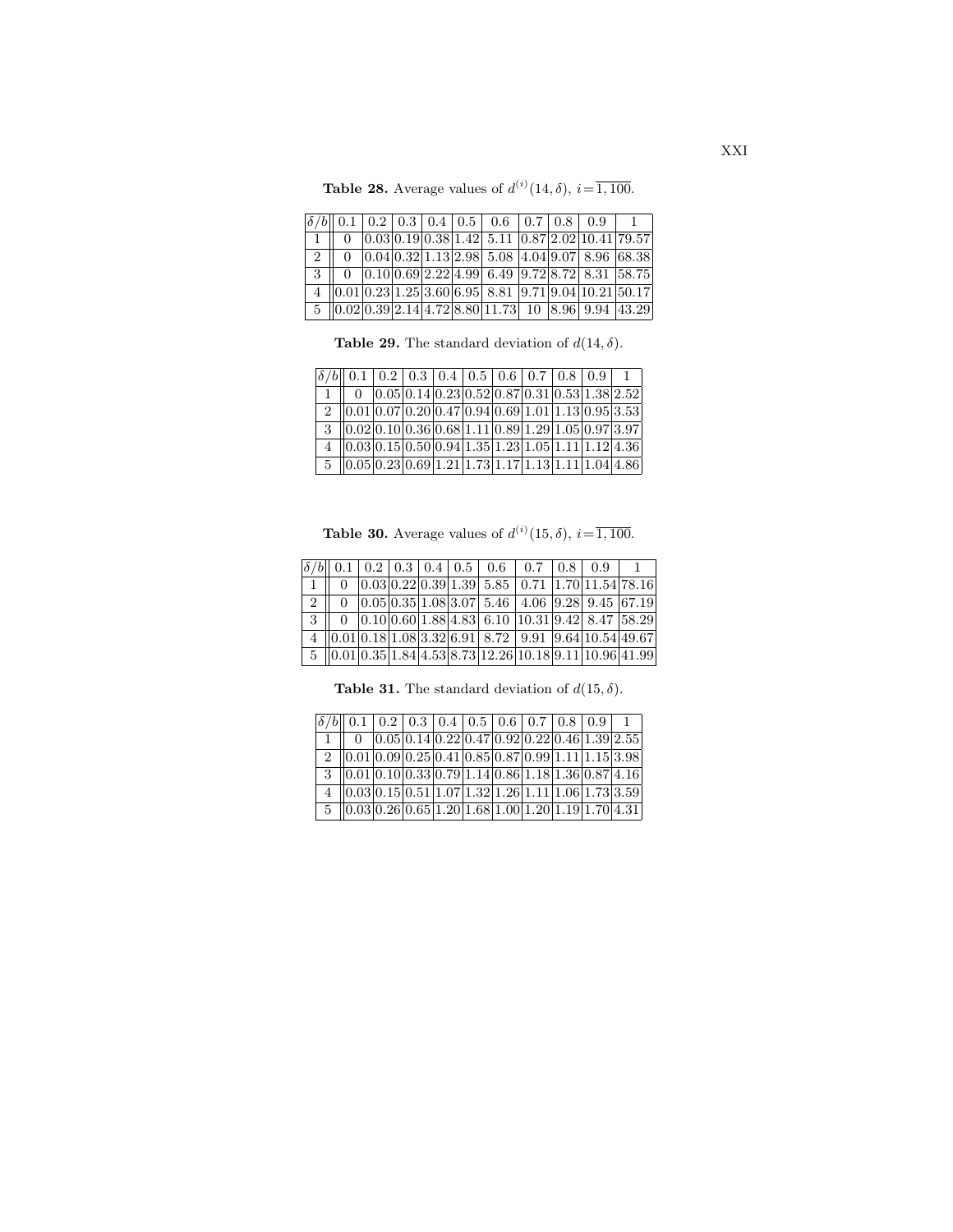|  |  |  |  | $\delta/b$ 0.1 0.2 0.3 0.4 0.5 0.6 0.7 0.8 0.9 1 |                                                                                                                                                                        |
|--|--|--|--|--------------------------------------------------|------------------------------------------------------------------------------------------------------------------------------------------------------------------------|
|  |  |  |  |                                                  | $\boxed{1}$ $\boxed{0}$ $\boxed{0.03}$ $\boxed{0.15}$ $\boxed{0.32}$ $\boxed{1.23}$ $\boxed{5.20}$ $\boxed{1.26}$ $\boxed{1.97}$ $\boxed{9.90}$ $\boxed{79.93}$        |
|  |  |  |  |                                                  | $\boxed{2}$ $\boxed{0}$ $\boxed{0.05}$ $\boxed{0.28}$ $\boxed{0.98}$ $\boxed{2.72}$ $\boxed{5.55}$ $\boxed{4.25}$ $\boxed{9.15}$ $\boxed{9.17}$ $\boxed{67.85}$        |
|  |  |  |  |                                                  | $\boxed{3}$ $\boxed{0}$ $\boxed{0.08}$ $\boxed{0.48}$ $\boxed{1.71}$ $\boxed{4.41}$ $\boxed{6.83}$ $\boxed{9.62}$ $\boxed{9.38}$ $\boxed{9.17}$ $\boxed{58.31}$        |
|  |  |  |  |                                                  | $\boxed{4}$ $\boxed{0}$ $\boxed{0.13}$ $\boxed{0.90}$ $\boxed{2.89}$ $\boxed{6.24}$ $\boxed{8.65}$ $\boxed{10.00}$ $\boxed{9.77}$ $\boxed{11.56}$ $\boxed{49.86}$      |
|  |  |  |  |                                                  | $\boxed{5}$ $\boxed{0.01}$ $\boxed{0.28}$ $\boxed{1.60}$ $\boxed{4.14}$ $\boxed{8.12}$ $\boxed{12.06}$ $\boxed{10.37}$ $\boxed{10.21}$ $\boxed{11.94}$ $\boxed{41.26}$ |

**Table 32.** Average values of  $d^{(i)}(16, \delta)$ ,  $i = \overline{1, 100}$ .

**Table 33.** The standard deviation of  $d(16, \delta)$ .

| $\delta/b$   0.1   0.2   0.3   0.4   0.5   0.6   0.7   0.8   0.9   1                                                                            |  |  |  |  |                                                                    |
|-------------------------------------------------------------------------------------------------------------------------------------------------|--|--|--|--|--------------------------------------------------------------------|
|                                                                                                                                                 |  |  |  |  | $0$ $0.05$ $0.14$ $0.24$ $0.51$ $0.79$ $0.45$ $0.54$ $1.49$ $2.81$ |
| 2 0 0.07 0.19 0.40 0.79 0.88 0.88 1.14 0.98 3.06                                                                                                |  |  |  |  |                                                                    |
| $3$   0.02  0.10  0.32  0.68  1.26  0.84  0.95  0.98  1.22  2.87                                                                                |  |  |  |  |                                                                    |
| $4   0.01 0.12 0.52 1.21 1.65 1.38 1.15 1.16 1.73 4.71$                                                                                         |  |  |  |  |                                                                    |
| $5 \left[ 0.03 \left[ 0.24 \right] 0.67 \left[ 1.26 \right] 1.67 \left[ 1.21 \right] 1.15 \left[ 1.22 \right] 1.36 \left[ 4.94 \right] \right]$ |  |  |  |  |                                                                    |

**Table 34.** Average values of  $d^{(i)}(17, \delta)$ ,  $i = \overline{1, 100}$ .

|               |  |  |  | $\delta/b$ 0.1 0.2 0.3 0.4 0.5 0.6 0.7 0.8 0.9 1                                                                                                                     |  |  |
|---------------|--|--|--|----------------------------------------------------------------------------------------------------------------------------------------------------------------------|--|--|
|               |  |  |  | $0$  0.01 0.17 0.31 1.17  5.71   0.90   1.65   10.49  79.58                                                                                                          |  |  |
| $2 \perp$     |  |  |  | $0$   $0.03$   $0.26$   $0.97$   $2.77$   $5.59$   $3.79$   $9.69$   $9.58$   $67.31$                                                                                |  |  |
| $3 \parallel$ |  |  |  | $0$ $0.08$ $0.56$ $2.01$ $5.06$ $6.59$ $10.51$ $9.69$ $8.78$ $56.71$                                                                                                 |  |  |
|               |  |  |  | $4 \parallel 0 \parallel 0.14 \parallel 1.02 \parallel 3.20 \parallel 6.83 \parallel 8.85 \parallel 10.26 \parallel 10.08 \parallel 11.64 \parallel 47.97 \parallel$ |  |  |
|               |  |  |  | $5 \  0.01 0.30 1.72 4.43 8.78 12.52 10.82 10.00 11.83 39.59 $                                                                                                       |  |  |

**Table 35.** The standard deviation of  $d(17, \delta)$ .

| $\boxed{\delta/b}\boxed{0.1}\boxed{0.2}\boxed{0.3}\boxed{0.4}\boxed{0.5}\boxed{0.6}\boxed{0.7}\boxed{0.8}\boxed{0.9}$ |  |  |  |  |  |
|-----------------------------------------------------------------------------------------------------------------------|--|--|--|--|--|
| $(0.01 0.04 0.15 0.20 0.54 1.02 0.32 0.49 1.58 3.00)$                                                                 |  |  |  |  |  |
| 2    0 $ 0.05 0.18 0.42 0.86 0.77 0.84 1.26 1.05 3.76 $                                                               |  |  |  |  |  |
| $3 \  0.01 0.09 0.29 0.67 1.20 1.07 1.44 1.01 1.17 4.38 $                                                             |  |  |  |  |  |
| $4$   0.02   0.13   0.48   1.01   1.47   1.38   1.11   1.25   1.20   4.82                                             |  |  |  |  |  |
| $5 \  0.02 0.22 0.69 1.37 1.85 1.09 1.08 1.09 1.33 5.06 $                                                             |  |  |  |  |  |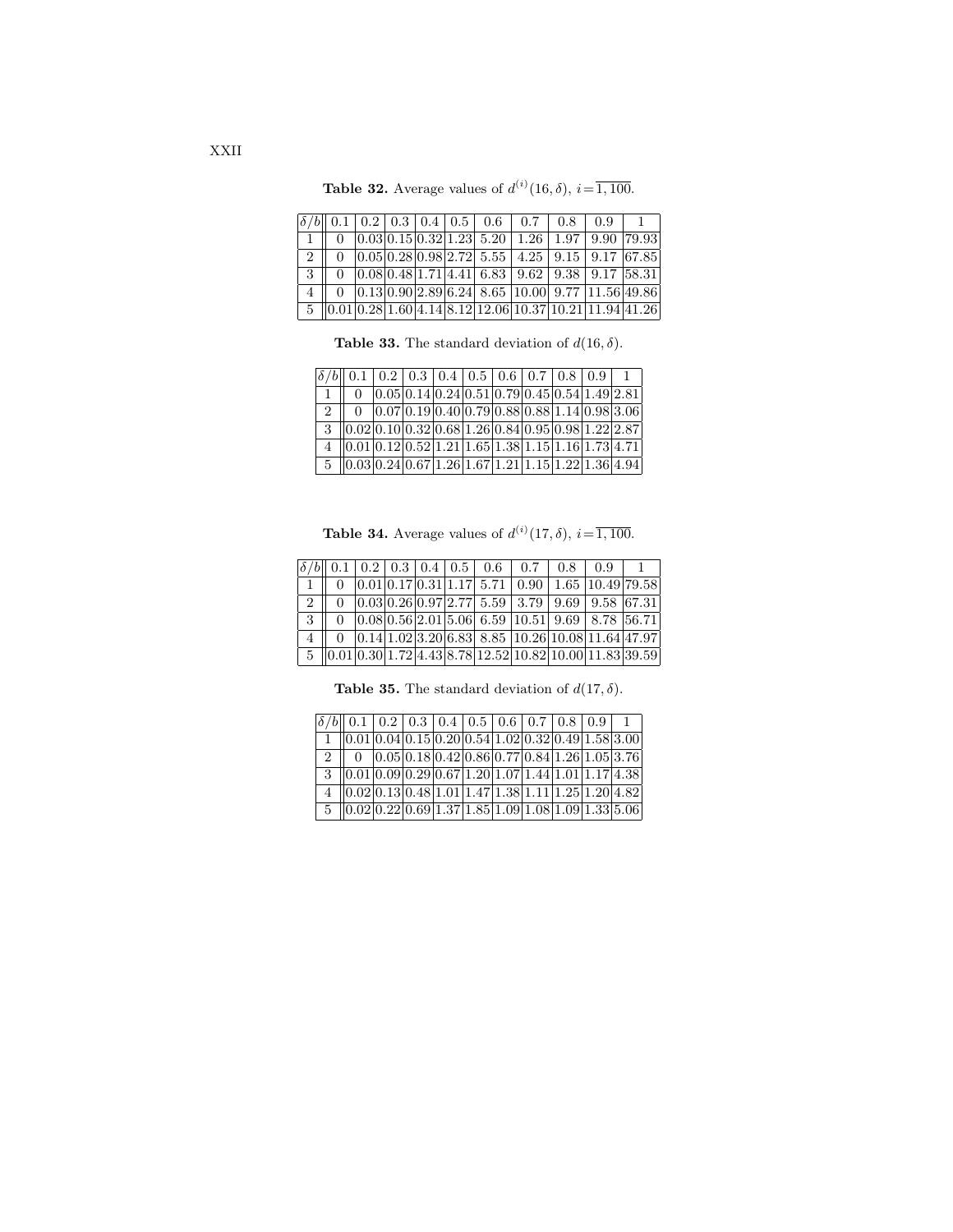**Table 36.** Average values of  $d^{(i)}(18, \delta)$ ,  $i = \overline{1, 100}$ .

|           |  |  |  | $\delta/b$ 0.1 0.2 0.3 0.4 0.5 0.6 0.7 0.8 0.9                                                              |  |  |
|-----------|--|--|--|-------------------------------------------------------------------------------------------------------------|--|--|
|           |  |  |  | $\boxed{0.02 0.17 0.35 1.20 5.07 1.43 2.09 10.30 79.35}$                                                    |  |  |
| $2 \perp$ |  |  |  | $0$   $0.03$   $0.31$   $0.93$   $2.69$   $5.48$   $4.42$   $8.78$   $9.59$   $67.78$                       |  |  |
|           |  |  |  | $3 \parallel 0 \mid 0.09 \mid 0.53 \mid 1.84 \mid 4.80 \mid 6.79 \mid 10.04 \mid 9.75 \mid 9.46 \mid 56.71$ |  |  |
|           |  |  |  | $4   0.01 0.14 0.98 3.11 6.68 9.62 10.41 10.53 11.33 47.20$                                                 |  |  |
|           |  |  |  | $\frac{5}{10.01}$ 0.27 1.73 4.39 8.73 12.60 11.04 10.71 12.10 38.40                                         |  |  |

**Table 37.** The standard deviation of  $d(18, \delta)$ .

| $\delta/b$   0.1   0.2   0.3   0.4   0.5   0.6   0.7   0.8   0.9   1                                           |                                                                                                                                                   |  |  |  |  |
|----------------------------------------------------------------------------------------------------------------|---------------------------------------------------------------------------------------------------------------------------------------------------|--|--|--|--|
|                                                                                                                | $\boxed{0}$ $\boxed{0.05}$ $\boxed{0.13}$ $\boxed{0.20}$ $\boxed{0.46}$ $\boxed{0.80}$ $\boxed{0.44}$ $\boxed{0.5}$ $\boxed{1.24}$ $\boxed{2.59}$ |  |  |  |  |
| $\boxed{2}$   0 $\boxed{0.05 \mid 0.22 \mid 0.42 \mid 0.80 \mid 0.82 \mid 0.88 \mid 1.11 \mid 1.34 \mid 3.69}$ |                                                                                                                                                   |  |  |  |  |
| $3 \mid 0.01 \mid 0.11 \mid 0.29 \mid 0.57 \mid 1.30 \mid 0.98 \mid 1.27 \mid 1.02 \mid 1.25 \mid 4.28$        |                                                                                                                                                   |  |  |  |  |
| $4   0.02 0.11 0.52 0.87 1.36 1.25 1.17 1.06 1.15 4.79$                                                        |                                                                                                                                                   |  |  |  |  |
| $5 \mid 0.03 \mid 0.19 \mid 0.72 \mid 1.29 \mid 1.72 \mid 1.16 \mid 1.19 \mid 1.16 \mid 1.36 \mid 5.46$        |                                                                                                                                                   |  |  |  |  |

**Table 38.** Average values of  $d^{(i)}(19, \delta)$ ,  $i = \overline{1, 100}$ .

|  |  |  | $\left \delta/b\right $ 0.1 0.2 0.3 0.4 0.5 0.6 0.7 0.8 0.9                                                                                                           |  |  |
|--|--|--|-----------------------------------------------------------------------------------------------------------------------------------------------------------------------|--|--|
|  |  |  | $1   0   0.02   0.13   0.32   1.21   4.95   1.78   2.58   9.52   79.46$                                                                                               |  |  |
|  |  |  | $2  0 0.03 0.26 0.84 2.57 5.58 4.46 9.18 9.14 67.93 $                                                                                                                 |  |  |
|  |  |  | $3 \parallel 0 \mid 0.05 \mid 0.44 \mid 1.65 \mid 4.46 \mid 7.09 \mid 10.06 \mid 9.35 \mid 10.18 \mid 56.72$                                                          |  |  |
|  |  |  | $4$   0 $\sqrt{0.11}$ $0.88$   $2.79$   $6.53$   $9.55$   $10.72$   $10.53$   $12.54$   $46.33$                                                                       |  |  |
|  |  |  | $5 \parallel 0 \parallel 0.22 \parallel 1.45 \parallel 3.89 \parallel 8.42 \parallel 12.75 \parallel 11.60 \parallel 11.83 \parallel 12.68 \parallel 37.15 \parallel$ |  |  |

**Table 39.** The standard deviation of  $d(19, \delta)$ .

| $\boxed{\delta/b}\boxed{0.1}\boxed{0.2}\boxed{0.3}\boxed{0.4}\boxed{0.5}\boxed{0.6}\boxed{0.7}\boxed{0.8}\boxed{0.9}$ |  |  |  |  |                                                  |
|-----------------------------------------------------------------------------------------------------------------------|--|--|--|--|--------------------------------------------------|
|                                                                                                                       |  |  |  |  | $ 0.05 0.12 0.20 0.41 0.77 0.49 0.66 1.17 2.59 $ |
| 2 $ 0.01 0.06 0.17 0.38 0.86 0.81 1.05 1.20 0.98 3.50 $                                                               |  |  |  |  |                                                  |
| $3 \mid 0.01 \mid 0.07 \mid 0.24 \mid 0.63 \mid 1.29 \mid 1.16 \mid 1.23 \mid 1.09 \mid 1.00 \mid 4.15$               |  |  |  |  |                                                  |
| $4$   0.02   0.12   0.41   0.87   1.49   1.35   1.00   1.17   1.25   4.67                                             |  |  |  |  |                                                  |
| $5 \  0.01 0.16 0.57 1.14 1.80 1.37 1.32 0.94 1.36 5.07 $                                                             |  |  |  |  |                                                  |